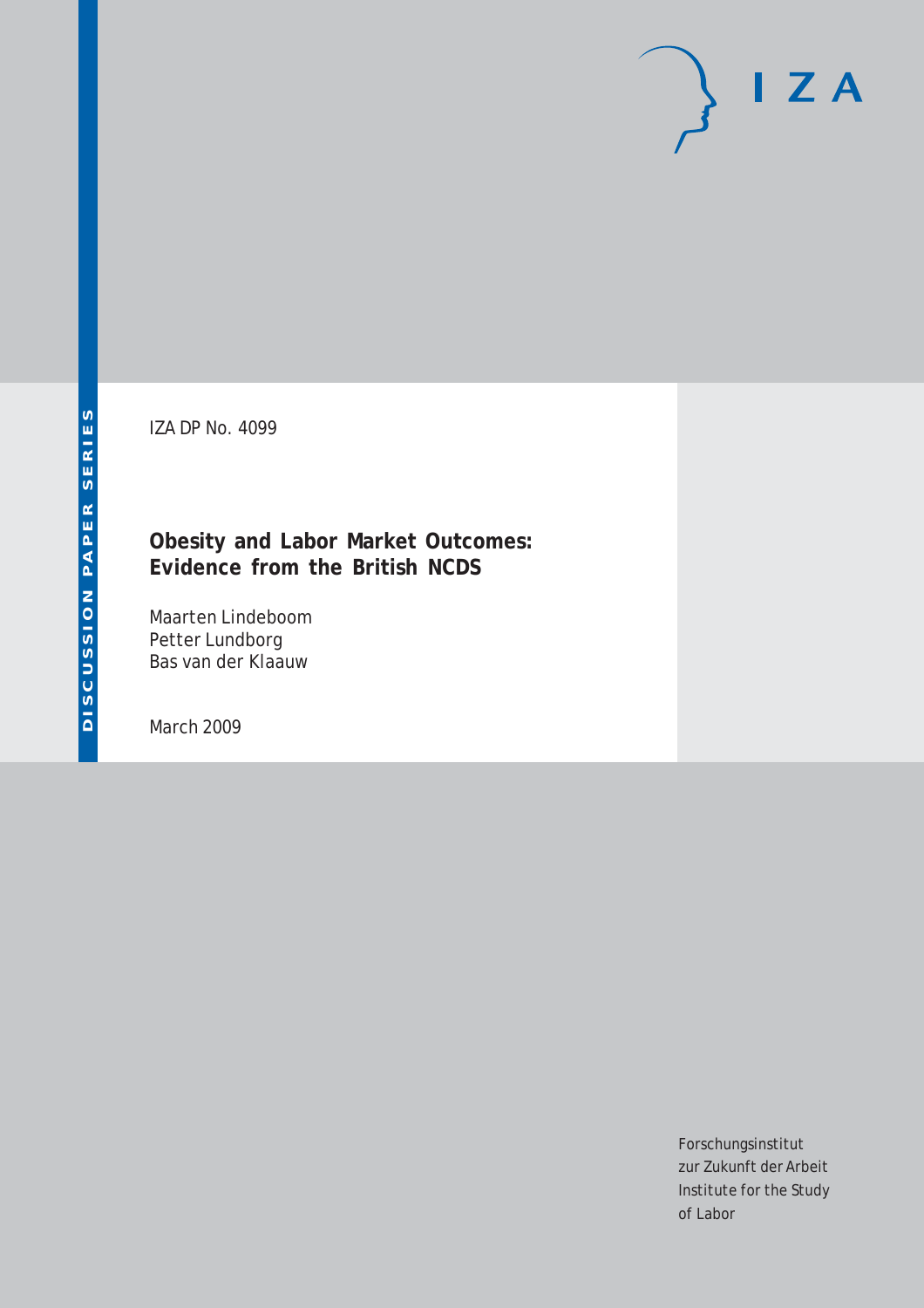# **Obesity and Labor Market Outcomes: Evidence from the British NCDS**

### **Maarten Lindeboom**

*VU University Amsterdam, Tinbergen Institute, HEB, Netspar and IZA* 

### **Petter Lundborg**

*VU University Amsterdam, Tinbergen Institute, Netspar, HEP and IZA* 

### **Bas van der Klaauw**

*VU University Amsterdam, Tinbergen Institute and IZA* 

### Discussion Paper No. 4099 March 2009

IZA

P.O. Box 7240 53072 Bonn Germany

Phone: +49-228-3894-0 Fax: +49-228-3894-180 E-mail: [iza@iza.org](mailto:iza@iza.org)

Any opinions expressed here are those of the author(s) and not those of IZA. Research published in this series may include views on policy, but the institute itself takes no institutional policy positions.

The Institute for the Study of Labor (IZA) in Bonn is a local and virtual international research center and a place of communication between science, politics and business. IZA is an independent nonprofit organization supported by Deutsche Post Foundation. The center is associated with the University of Bonn and offers a stimulating research environment through its international network, workshops and conferences, data service, project support, research visits and doctoral program. IZA engages in (i) original and internationally competitive research in all fields of labor economics, (ii) development of policy concepts, and (iii) dissemination of research results and concepts to the interested public.

IZA Discussion Papers often represent preliminary work and are circulated to encourage discussion. Citation of such a paper should account for its provisional character. A revised version may be available directly from the author.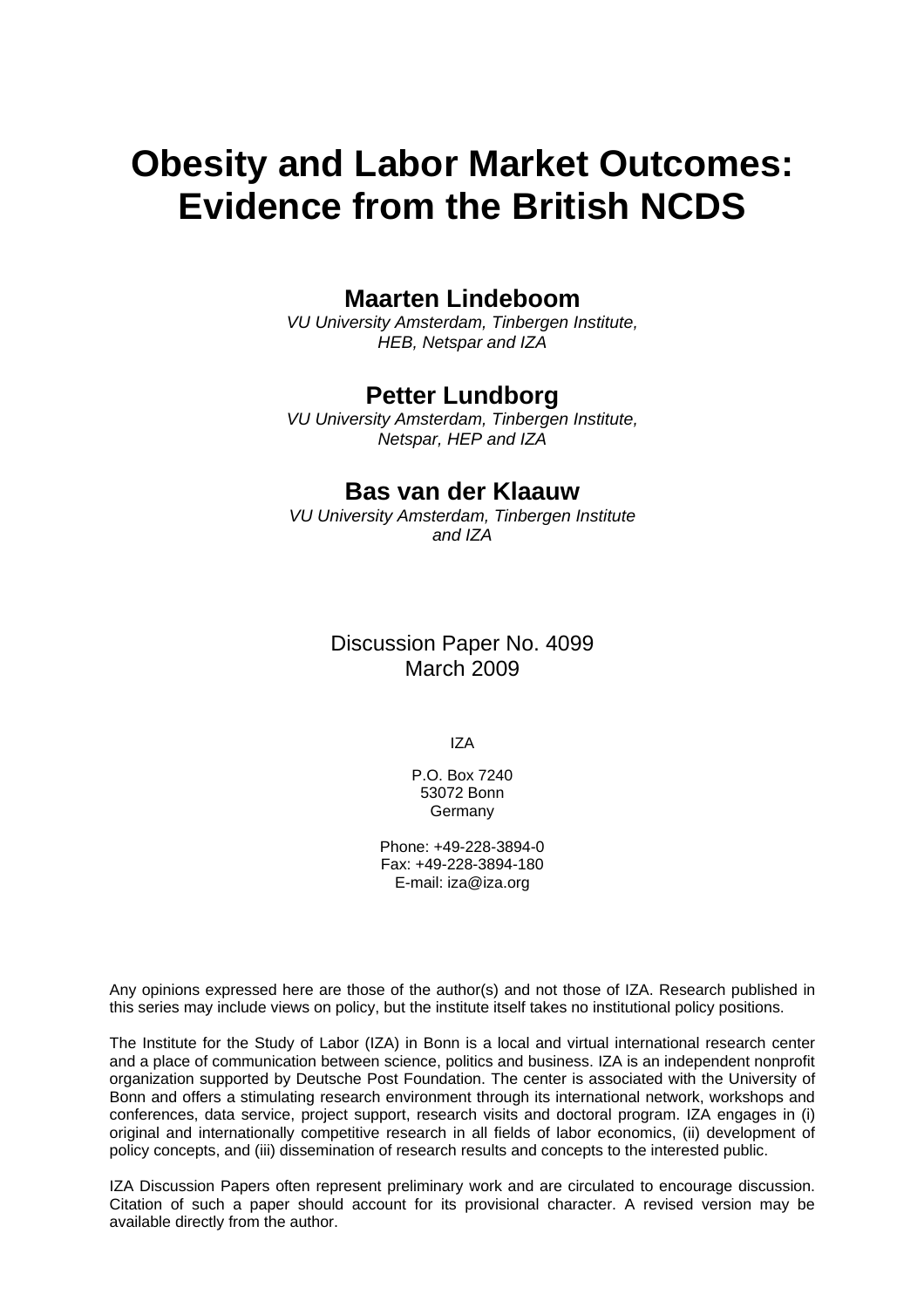IZA Discussion Paper No. 4099 March 2009

# **ABSTRACT**

# **Obesity and Labor Market Outcomes: Evidence from the British NCDS[\\*](#page-2-0)**

We study the effect of obesity on wages and employment, using data from the British NCDS. The results show a significant negative association between obesity and labor market outcomes even after controlling for a rich set of demographic, socioeconomic, environmental and behavioral variables. After instrumenting with parental obesity the associations are no longer significant. We show that the intergenerational correlation in obesity is mainly due to genetic variation. However, the instruments do not always pass the overidentification tests and are sometimes weak. We are therefore somewhat sceptical about using parental obesity as an instrument.

JEL Classification: I10, J10

Keywords: obesity, wages, employment, labor, endogeneity

Corresponding author:

 $\overline{a}$ 

Petter Lundborg Department of Economics Free University Amsterdam De Boelelaan 1105 1081 HV Amsterdam The Netherlands E-mail: [plundborg@feweb.vu.nl](mailto:plundborg@feweb.vu.nl) 

<span id="page-2-0"></span><sup>\*</sup> We are grateful for the comments made by Stephanie von Hinke-Kessler-Scholder, Owen O'Donnell, and participants at the 17<sup>th</sup> European Workshop on Econometrics and Health Economics in Coimbra and participants at the 6th IHEA Congress in Copenhagen.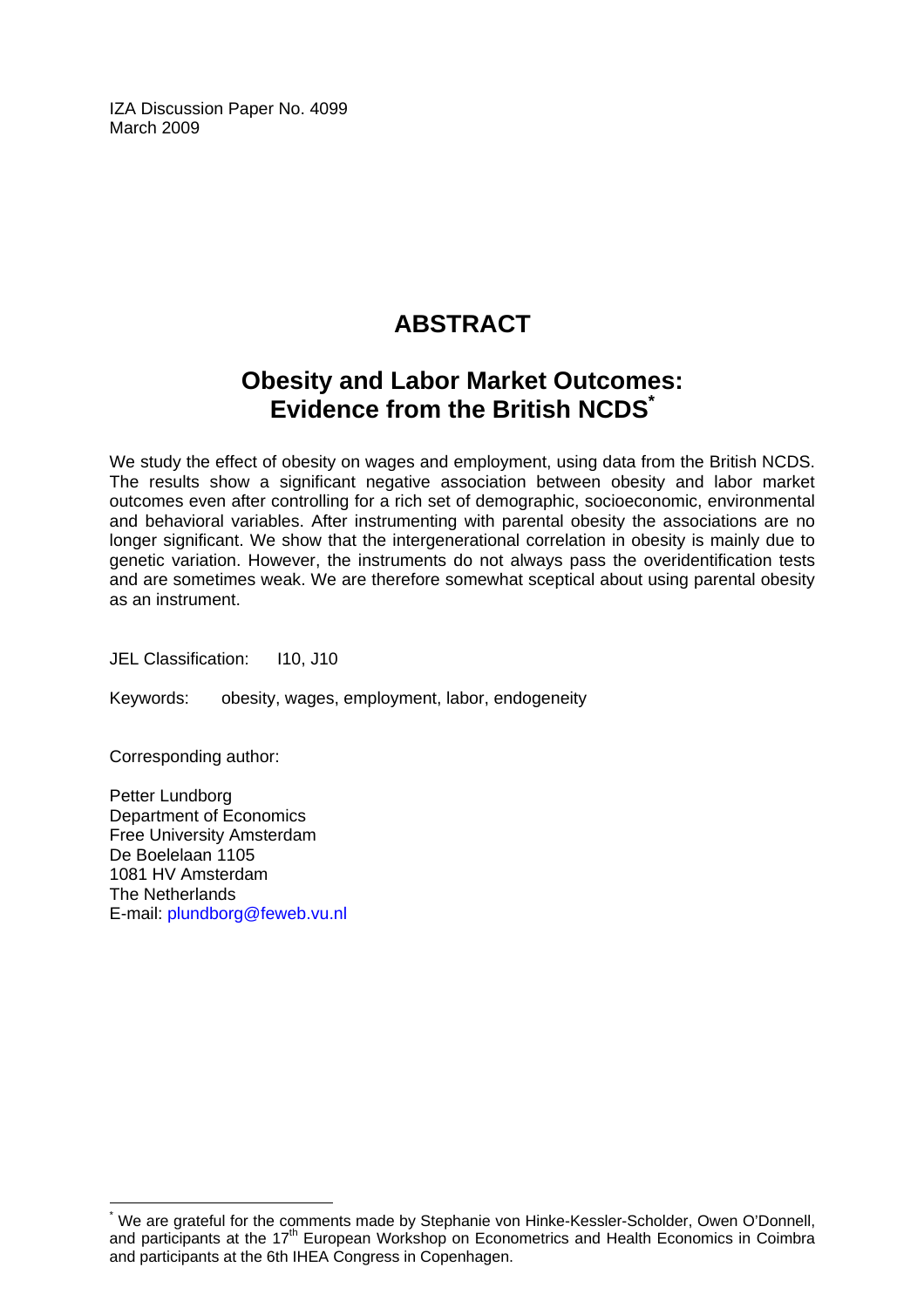# 1 Introduction

A growing literature focuses on the importance of non-traditional traits such as physical appearance, personality and birth order on labor market success (Hamermesh and Biddle 1994; Mueller and Plug 2006; Kantarevic and Mechoulan 2006). The literature on physical appearance mainly considers three attributes, attractiveness, body mass and height. To date, the effect of body mass has received most attention, reflecting concerns about the sharply increasing obesity rates found in most Western countries (OECD, 2005, p.87). Naturally, this raises the question about any adverse labor market consequences.

Obesity increases the risk of various health problems such as cancer, stroke, diabetes, asthma, hypertension, depression, and arthritis (Abbott et al. 1994; Pi-Sunyer 2002), which may affect the individual's capacity to work. There are however alternative explanations for the effect of obesity on labor market outcomes. Employers may discriminate against obese workers (e.g. Hamermesh and Biddle 1994; Baum and Ford 2004; Rooth 2009). Discrimination is not always clear as in some jobs, such as sales, physical appearance may be directly related to productivity. Furthermore, obesity may be related to non-desirable personality traits potentially a§ecting productivity. For instance, Puhl and Brownell (2001) and Sobal (2004) revealed public beliefs about obese people, they are thought to be lazier and less socially and intellectually skilled than their non-obese counterparts.

Here we look at the effect of obesity on wages and employment. The previous literature has primarily looked at the effect of obesity on wages, but it may be clear from the above that obesity may also have a direct effect on employment status. This holds in particular for groups that have traditionally lower participation rates like females. Focusing on wages alone may therefore leave out an important aspect of the effect of obesity on labor market outcomes.

Investigating the effect of obesity of labor market outcomes is complicated by potential reversed causality and endogeneity problems. Reversed causality may arise, for instance, because energy dense fattening food is relatively cheap and lower wages increase the demand for such food. Furthermore, there may be unobserved characteristics that vary systematically between obese and nonobese people and these factors may also affect employment and wages. For instance, people with high discount rates may be more prone to weight-gaining consumption. At the same time, high discount rates make investments in human capital (and thus future labor market outcomes) less attractive (Cawley 2000 and 2004; Baum and Ford 2004).

In this paper we contribute to the literature on the effect of obesity of labor market outcomes. We use data from the British National Child Development Study (NCDS), which is a longitudinal study on around 17,000 individuals born in Great Britain in the week of March 3-9, 1958, who are followed up to 2004, when they were 46 years old. The NCDS has a number of advantages. Since NCDS follows people from birth, it contains extensive information on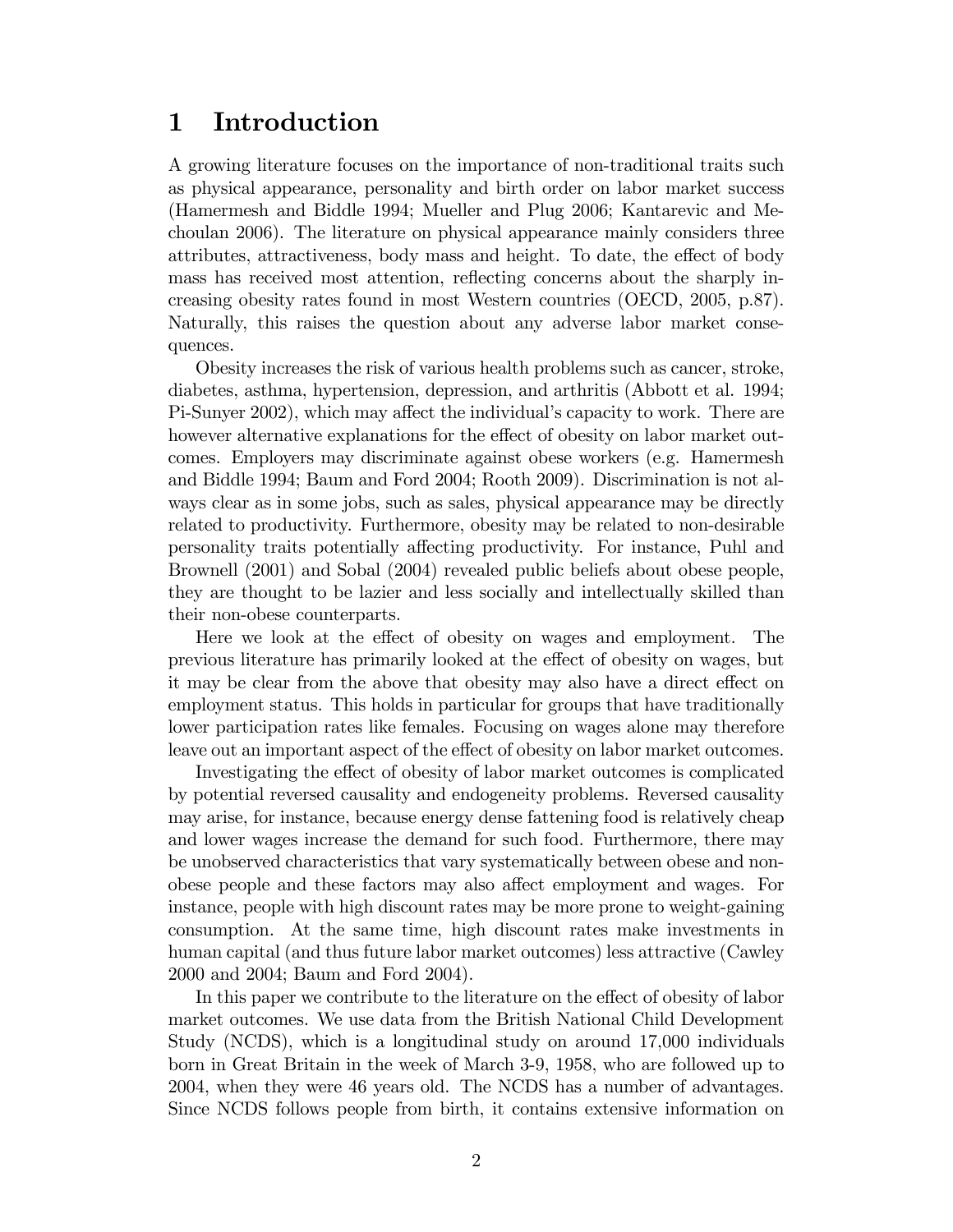early life conditions that could potentially affect both obesity and labor market outcomes. Even more importantly, it records the height and weight of both the respondent and the respondent's mother and father. Since there is a strong association in body size between a parent and a child, we use parental obesity as instruments. This is an improvement compared to Cawley (2004), who used the Body Mass Index of a sibling as an instrument, for two reasons. First, since parental obesity is available for all respondents, we do not have to rely on the obesity of a sibling, which would restrict the sample to only those where information on a sibling is present. Second, since we have two instruments we are able to perform overidentification tests on our instruments.

Our identification strategy depends on the assumption that there are no other pathways than via the respondentís obesity status in which parental obesity affects the respondent's labor market outcomes. Alternative pathways may be present if genetic or non-genetic factors which affect obesity also have a direct impact on labor market outcomes. There is some evidence, based on twin and adoption studies, suggesting that the association in body weight between biological relatives is due to genetics and that shared environmental factors play no role. However, this Önding is not uncontroversial. We exploit the richness of our data and provide some checks for the presence of alternative pathways.

First, our data contain many socioeconomic and demographic characteristics. We show that the strong association between the respondent's obesity status and parental obesity is virtually unaffected when we condition on environmental factors during childhood and adolescence. Conditioning on these factors at the same time makes the association between the respondent's obesity status and labor market outcomes weaker. This might be taken as evidence that it is mainly genetic factors which affect the intergenerational association in obesity. We further test this by exploiting information on adopted children in our data. If the association is only due to genetics, then one would expect no association between the obesity status of adopted children and their adoptee parents. Indeed, we find that the coefficient for adopted children is close to zero, again suggesting that environmental factors play a small role. These results, in sum, provide at least suggestive evidence that parental obesity mainly predicts genetic variation in the respondent's obesity status, making it potentially useful as an instrument.

Our instruments would still be invalid, however, if the same genes that predict obesity also predict labor market outcomes. We therefore generalize the analytical framework of Cawley (2004) by exploiting the panel feature of the NCDS and conduct regressions in first differences. This removes all unobserved, time-invariant, heterogeneity, such as genetic factors correlated with both obesity and labor market success. These estimates may still reflect reverse causality, if shocks in labor market outcomes affect obesity or if the impact of genetic factors differs with the age of the respondent. Finally, we therefore combine the panel feature with our instrumental variable strategy and instrument the change in obesity with parental obesity.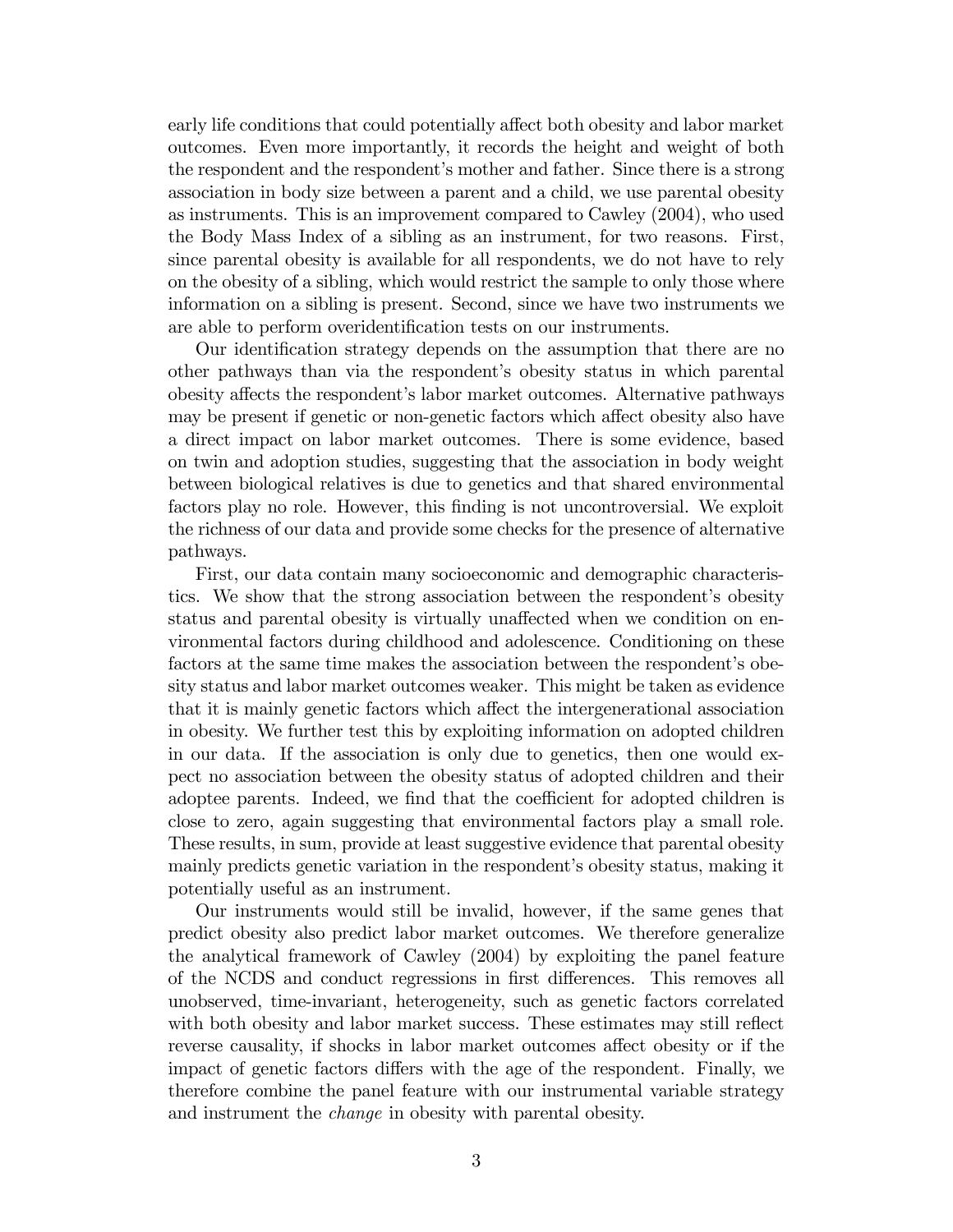In our data there is a negative correlation between obesity and the employment probability among women and men and between obesity and wages for women. Although the sizes of these associations become smaller after controlling for a extensive list of controls for cognitive ability and parental inputs they remain negative and significant. Using our instrumental variables strategy, no significant effects of obesity on labor market outcomes remain. We are cautious in interpreting our instrumental variable results, however, since in several specification the instruments do not pass the overidentification tests and in the first-difference specifications the instruments are rather weak. Although the instruments do not perform poorly in all specifications the results raise some sceptism about the use of the body mass of a biological relative as instrument, as first proposed by Cawley (2004).

The structure of the paper is as follows. Section 2 provides a general analytical framework. Section 3 introduces the National Child Development Study data and reports on the variables used in the empirical part. Section 4 discusses the empirical results. Section 5 concludes.

### 2 Analytical framework

In this section we present a general analytical framework that includes the larger part of the frameworks used in the literature, such as for example Cawley (2004).

In the literature on obesity and labor market outcomes, the typical wage  $(W_{it})$  equation is:

$$
\ln W_{it} = OBESITY_{it}\beta_t + X_{it}\gamma + \mu_{it} + \epsilon_{it},\tag{1}
$$

where *OBESITY<sub>it</sub>* is the obesity status of individual i at age t and  $X_{it}$  is a vector of other variables affecting wages. The term  $\mu_{it}$  captures genetic and non-genetic factors which may be time-varying and  $\epsilon_{it}$  is the residual. This equation strongly relates to Cawley (2004), with the exception that we allow the effect of obesity to vary with age  $t$ . Other labor market outcomes, such as employment, have been analyzed using similar models (see e.g. Lundborg et al. 2007). OLS estimation produces consistent estimates of  $\beta_t$  only in case the vector  $X_{it}$  contains all variables that both are correlated with obesity and affect wages. However, for reasons discussed in the previous section  $OBESITY_{it}$  may be correlated with  $\mu_{it}$ .

One may consider taking first-differences if one is willing to believe that  $\mu_{it}$ remains constant over time  $(\mu_{it} = \mu_i)$ . This strategy was adopted by Baum and Ford (2004), Cawley (2004) and Cawley and Danziger (2005). However, this is only useful if the effect of obesity on wages does not vary by age, i.e.  $\beta_t = \beta$ . Under these assumptions, the first difference equation that should be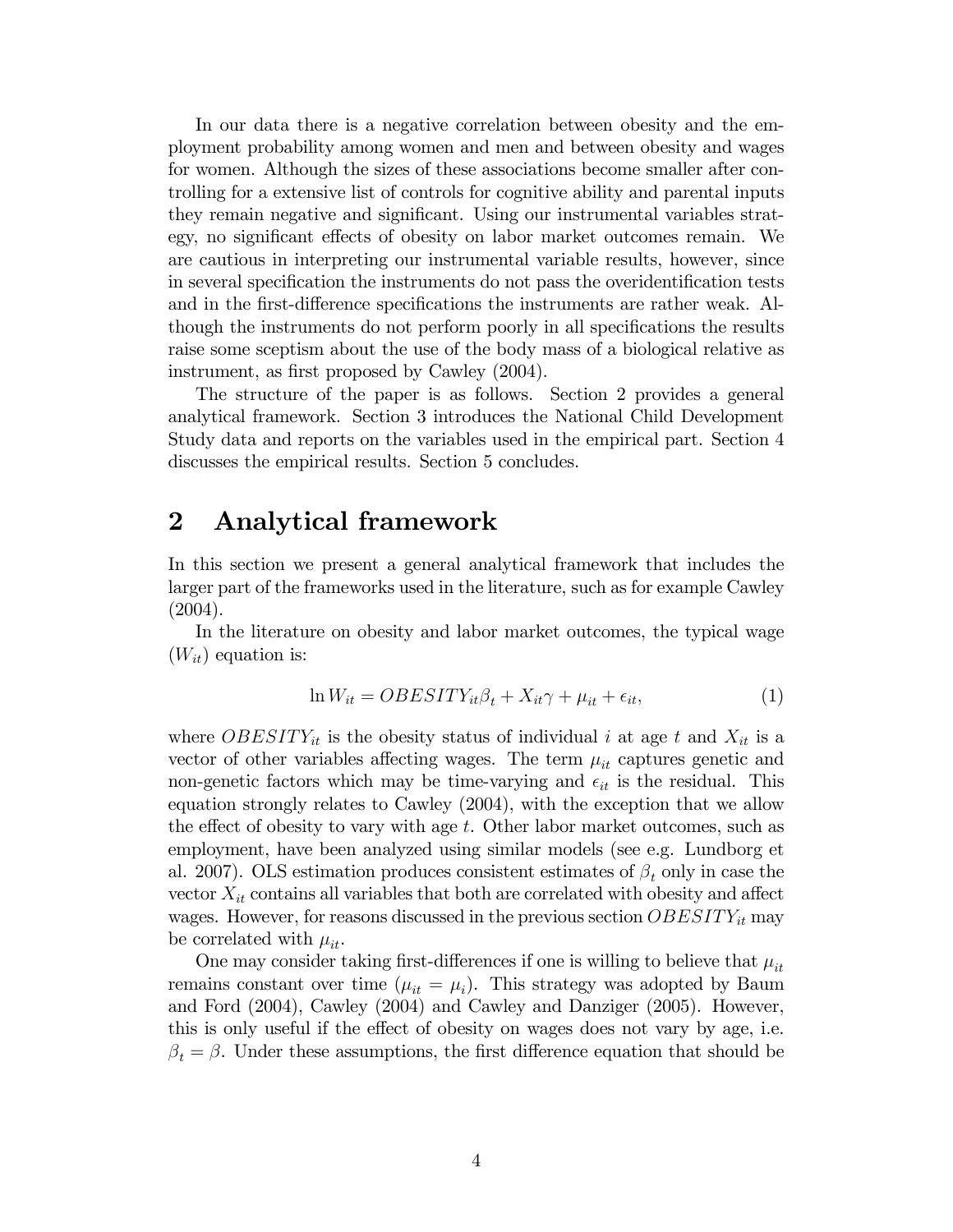estimated equals

$$
\ln W_{it} - \ln W_{it-1} = (OBESITY_{it} - OBESITY_{it-1})\beta + (X_{it} - X_{it-1})\gamma + (\epsilon_{it} - \epsilon_{it-1}).
$$
\n(2)

An important condition for obtaining consistent estimates from a first-difference estimator is that current obesity should not be related to both current and past wage shocks  $\epsilon_{it}$  and  $\epsilon_{it-1}$ . The latter may be the case if the type of nutrient intake depends on wages, for example when low income people have a higher demand for relatively cheap energy dense fattening food. Taking firstdifferences may thus solve some endogeneity problems, but the estimates may still suffer from reversed causality.

According to Cawley (2004) obesity may be affected by wages

$$
OBESITY_{it} = X_{it}\delta + W_{it}\alpha + Z_{it}\phi + \nu_{it} + \theta_{it}.
$$
\n(3)

where  $Z_{it}$  contains variables only affecting obesity,  $\nu_{it}$  captures genetic and non-genetic components and  $\theta_{it}$  contains shocks. There are potential sources for endogeneity bias of obesity in the wage equation (1). First, current wages  $W_{it}$  may affect current  $OBESITY_{it}$ . This reverse causality means that  $\alpha$  in Equation (3) is non-zero. Second,  $\mu_{it}$  and  $\nu_{it}$  may be correlated, which implies that there are unobserved factors affecting both obesity and wages.

Identification of the causal effect of obesity on wages should come from independent variation in obesity status. In particular, the variable  $Z_{it}$  should have a non-trivial effect on obesity. If we use  $Z_{it}$  to instrument  $OBESITY_{it}$ in the levels equation (1), the identifying assumption is that  $Z_{it}$  should be uncorrelated to  $\mu_{it}$  and also to wage shocks  $\epsilon_{it}$  in the wage regression. Instead, we could focus on the first-difference equation  $(2)$  and instrument the change in obesity over time  $(OBESTY_{it} - OBESTY_{it-1})$ . In particular, if  $\alpha$  in equation (3) is non-zero, the change in obesity is related to the change in wage-shocks  $\epsilon_{it} - \epsilon_{it-1}$ . Since in the first-difference equation time-invariant factors are eliminated, less strong requirements are necessary for the validity of the instruments  $Z_{it}$ . However, a few remarks should be made. First, the assumptions for validity of the instrumental variables are only relaxed if genetic and non-genetic factors are indeed time-invariant and thus no longer appear in equation (2). Second, either the instrumental variable should be timevarying itself or it should in levels have a non-trivial effect on  $(OBESTY_{it}$  $OBESITY_{it-1}$ . The latter is equivalent to replacing  $\phi$  in equation (3) by  $\phi_t$ . As we will mention below our instrumental variables are indeed timeinvariant. This implies that when estimating the first difference equation  $(2)$ using instrumental variables estimation, the first-stage regression is

$$
OBESTY_{it} - OBESTY_{it-1} = (X_{it} - X_{it-1})\delta + Z_i \pi + (\theta_{it} - \theta_{it-1}).
$$
 (4)

where  $\pi = \phi_t - \phi_{t-1}$ . Third, as already discussed above taking first-differences is only useful if the effect of obesity on wages  $\beta$  is the same over all ages.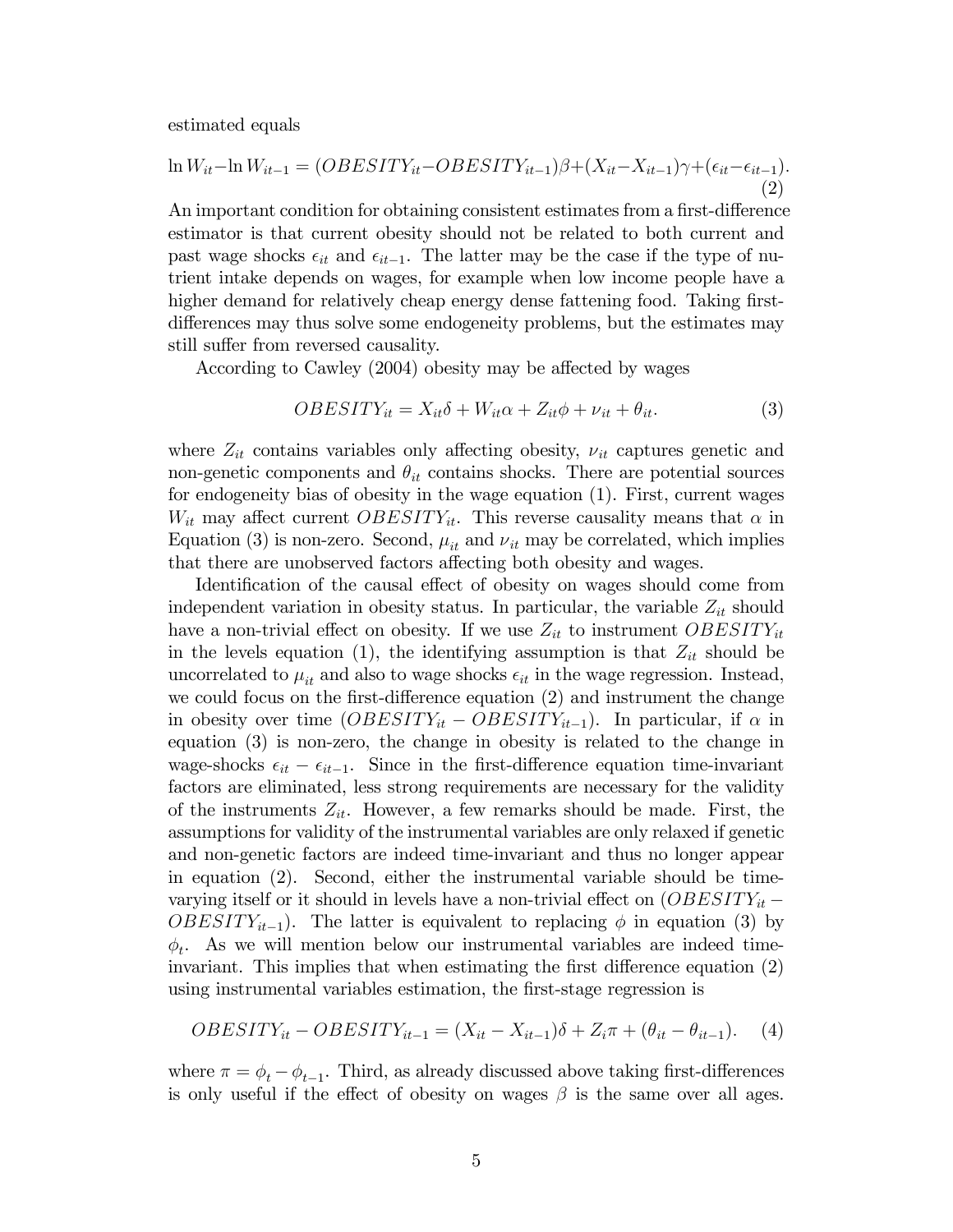If  $\beta$  would differ by age t, then both  $OBESITY_{it-1}$  and  $OBESITY_{it}$  would enter the first-difference equation as separate regressors instead of the regressor  $OBESITY_{it} - OBESITY_{it-1}$ . Having  $OBESITY_{it-1}$  and  $OBESITY_{it}$ as separate regressors would be particularly problematic if the instrumental variables are time-invariant. In that case it would require Önding two valid instrumental variables. The latter would not be necessary if we estimate the wage equation in levels where the effect of obesity on wages can vary with age.

We follow Cawley (2004) and use obesity status of biological relatives as instrumental variables. In particular, we use obesity of the parents of the respondent. It is well established, through twin, adoption, and family studies, that an individual's risk of obesity is greatly increased when he or she has relatives who are obese. A number of studies have provided evidence, suggesting that 40 to 70% of the variation in obesity-related phenotypes, such as body mass index, skinfold thickness, fat mass, and leptin levels, is inheritable.

The crucial assumption for parental obesity to be a valid instrument for the respondent's obesity is that it should not have an independent effect on the respondent's labor market outcomes. One could however think of a number of other pathways through which parental obesity could affect the respondent's labor market outcomes.

First, genetic factors determining weight may be the same, or are correlated with, genetic factors determining labor market success. In the estimations we include several variables correlated with parental labor market outcomes as regressors. These variables should control for such genetic factors, if they exist. Furthermore, estimating the model in first differences as in equation  $(2)$  may solve some of these issues as it removes time-invariant genetic effects from the wage regression. However, this specification requires instrumenting the change in respondent's obesity status. We show however that the association between child and parental obesity becomes stronger as the respondent becomes older. This would imply  $\phi$  in equation (3) indeed depends on t. The underlying assumption here is that the growth in body mass will be faster in subjects with a genetic predisposition towards obesity. Figure 1 supports this claim, showing that the increase in obesity from age 23 and onwards seems to be greater for those having an obese mother.

Second, one could imagine the existence of household environment factors common to respondents and their parents that may affect both the respondent's wages and obesity. Cawley (2004) argues forcefully, however, that all correlation in weight between biological relatives is due to genetic factors and cites evidence from several studies, all pointing to the non-importance of such common household effects. It has been found, for instance, that the correlation between the body size of parents and their children is no different for twins reared apart or together (e.g. Maes et al. 1997). Moreover, it has been found that there is no significant correlation between the body mass of unrelated adoptees reared in the same family (Grilo and Pogue-Geile 1991). Reviewing the literature on genetic and environmental ináuences on obesity, Grilo and Pogue-Geile (1991) concluded that the only important environmental experi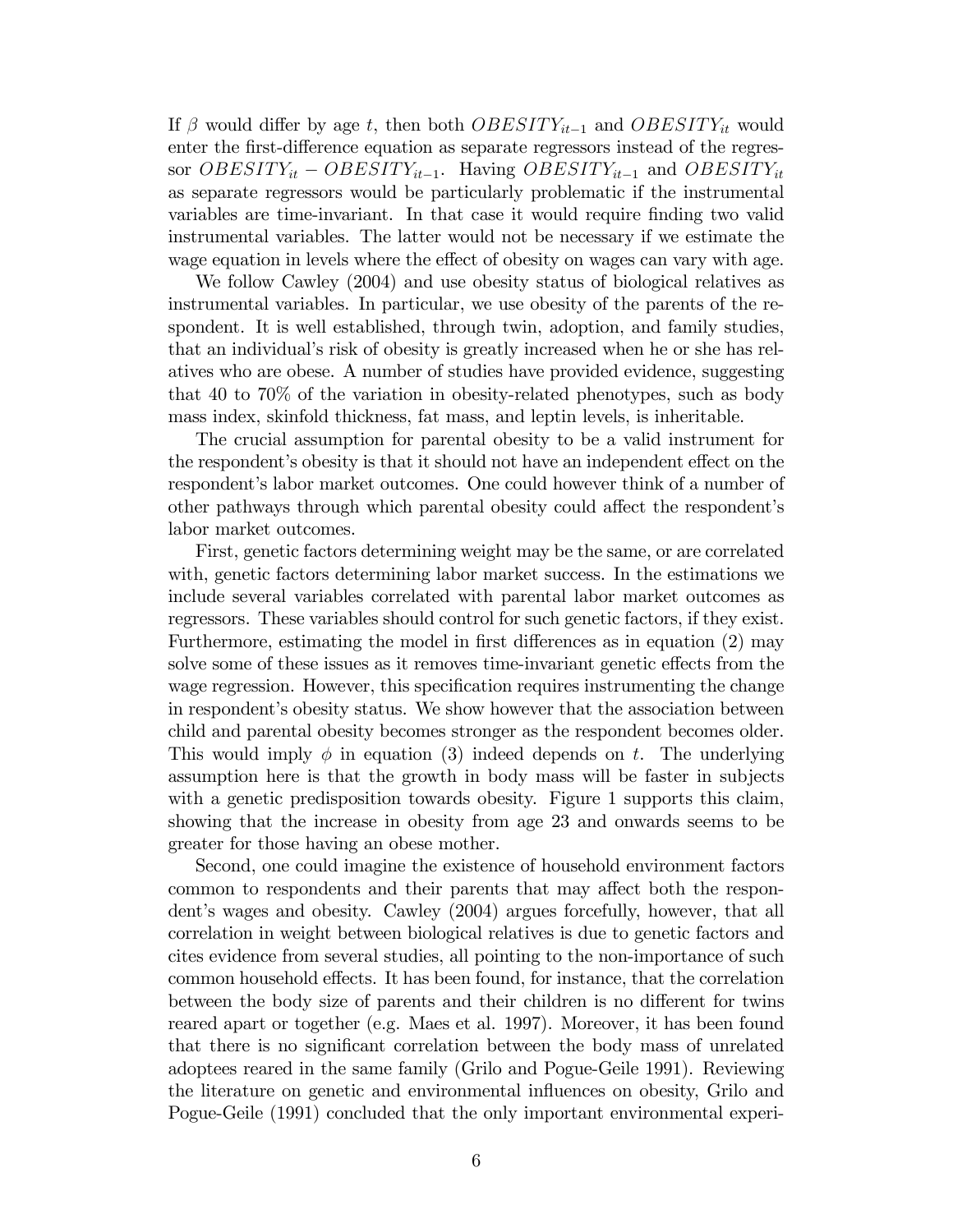ences are those not shared among family members and that experiences shared among family members appear largely irrelevant in determining individual differences in weight and obesity.

However, this is not uncontroversial. There is a strand of literature that argues that the family environment plays the main role in the development of childrenís food preferences. The idea is that parents shape the eating environment of their children by making food available and by their own eating habits and food choices (see Birch 1999, for a review). We have access to an exceptionally rich dataset that allow us to deal with this to some extent. The data has detailed information on parental choices regarding investments in their children's well-being and health such as, whether the child was breastfed, whether the parents took their child out for walks, outings, whether the parents went to swimming pools with their child and whether the mother and father read frequently to the child. Furthermore there is information on mother's smoking behavior during pregnancy, whether there were domestic tensions in the family and whether there were alcohol problems in the family. Such variables are likely to be strongly correlated to parental preferences towards food and eating habits. We will examine the sensitivity of our estimates to the inclusion of these parental input variables. Furthermore, it is not necessarily so that any non-genetic factors potentially reflected in the relationship in obesity between a parent and child renders the instrument invalid. If nongenetic eating preferences are transmitted from the parent to the child, this is no problem as long as these eating preferences are not directly related to the labor market outcomes of the child. It should also be noted that the food rationing implemented in Great Britain during the second world war did not end in until 1954, when the last restrictions on the sales of meat and bacon were lifted (Huxley et al. 2000). The parents of the NCDS respondents thus grew up in an environment with food rationing, where fatness could be expected to be more dependent on genetic factors than on excessive eating habits. Finally, our data has a subsample of adoptees. If environmental factors are important one would also expect to see an association in obesity between the adopted child and their adoptee parents.

# 3 Data

In the empirical analyses we will use data from the National Child Development Study (NCDS). The NCDS is a longitudinal study of about 17,000 individuals born in Great Britain in the week of March 3-9, 1958. Originally, the NCDS started out as the "Perinatal Mortality Survey", with the aim of surveying economic and obstetric factors associated with stillbirth and infant mortality. Since the first survey in 1958, cohort members have been traced on seven other occasions, in 1965 (age 7), 1969 (age 11), 1974 (age 16), 1981 (age 23), 1991 (age 33), 1999/2000 (age 42), and 2004 (age 46). It should be noted, however, that we do not use the information from the 2004 wave, since it does not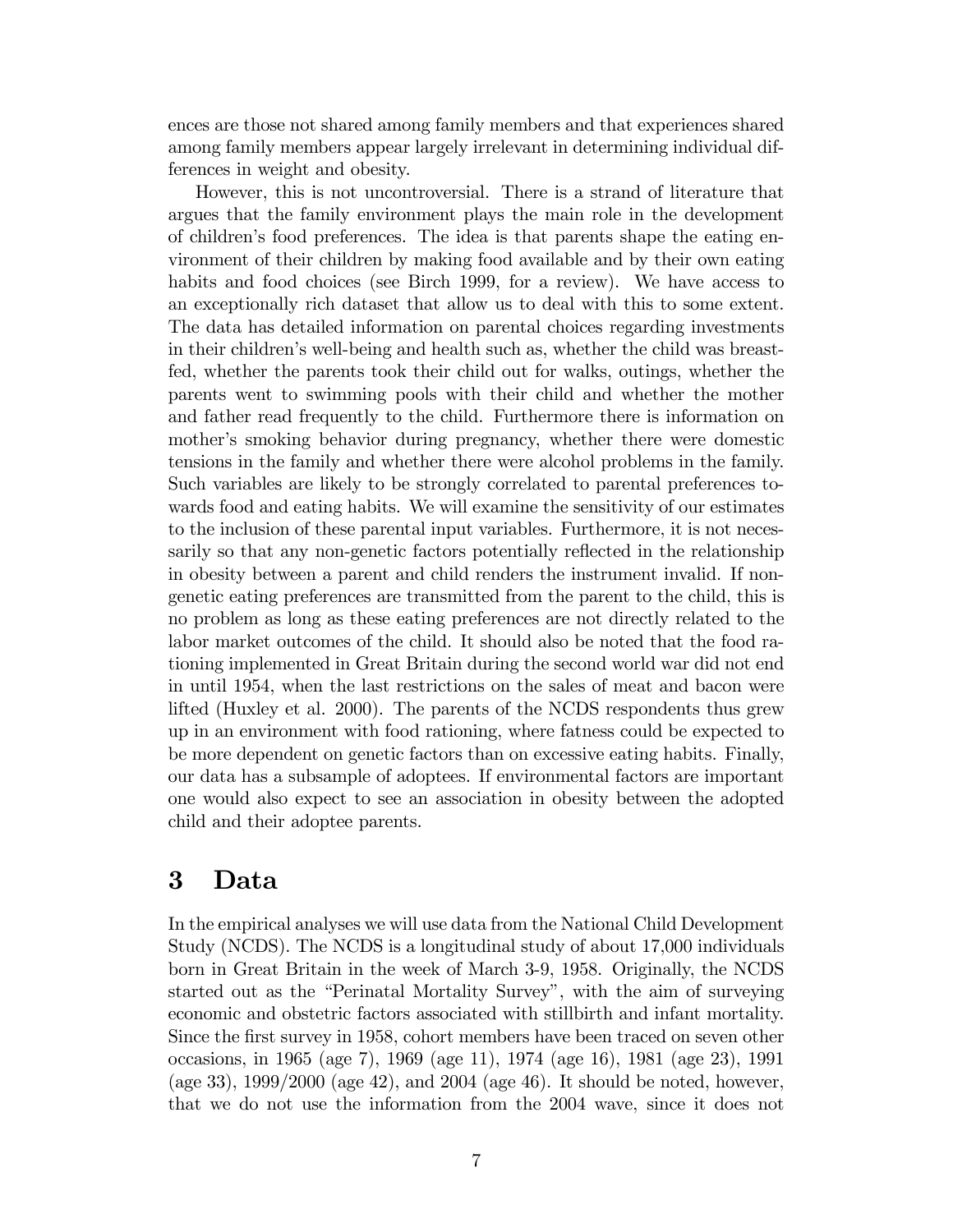include information on height and weight.

In the 1958 wave, information was gathered from the mother and from medical records, whereas interviews were carried out with parents, teachers, and the school health service in waves 1 to 3. In the latter waves, ability tests were administered to the cohort members. In subsequent surveys, information on employment and income, health and health behavior, citizenship and values, relationships, parenting and housing, education and training of the respondents was included.

Since the NCDS is a long panel, attrition may be of serious concern. It should be noted, though, that Case et al. (2005) investigated attrition in the NCDS by comparing low birth weight and father's occupation across the different waves. No evidence for any non-random attrition with respect to these variables was obtained. Moreover, advisory and user support groups of the NCDS compared respondents and non-respondents in the later surveys in terms of social and economic status, education, health, housing and demography. Again, it was found that the sample survivors did not differ from the original sample to any great extent (National Child Development Study User Support 1991). In yet another study, the 1981 sample was compared to the United Kingdom 1981 Population Censuses in terms of key variables such as marital status, gender, economic activity, gross weekly pay, tenure and ethnicity (Ades 1983). The author concluded that the sample appeared to be representative with respect to these variables.

### 3.1 Dependent variable: labor market outcomes

Our two main dependent variables are employment and wages. We consider employment at age 42, defined as having a full-time or part-time job, or being self-employed. We construct a measure of the gross hourly wage rate at age 42 by using information on payment intervals, actual payment, and hours worked. First the individual was asked to state in which intervals he/she was paid. Second, it was asked how much the gross amount was, excluding any overtime. Third, information was given on the weekly number of contractual hours of work, excluding any overtime hours. From this information we calculated the hourly gross wage. $<sup>1</sup>$ </sup>

#### 3.2 Independent variables

#### 3.2.1 Obesity status

The NCDS records the height and weight of the respondents at all waves, except for the last one in 2004. In the 1981 and 2000 waves, weight and height were self-reported, while they were measured by interviewers in the other waves. Using the measures on height and weight, we construct a measure

<sup>&</sup>lt;sup>1</sup>We excluded observations with a hourly wage rate below the minimum wage of  $\pounds 3.60$ and above  $£100$ , resulting in a loss of 219 observations.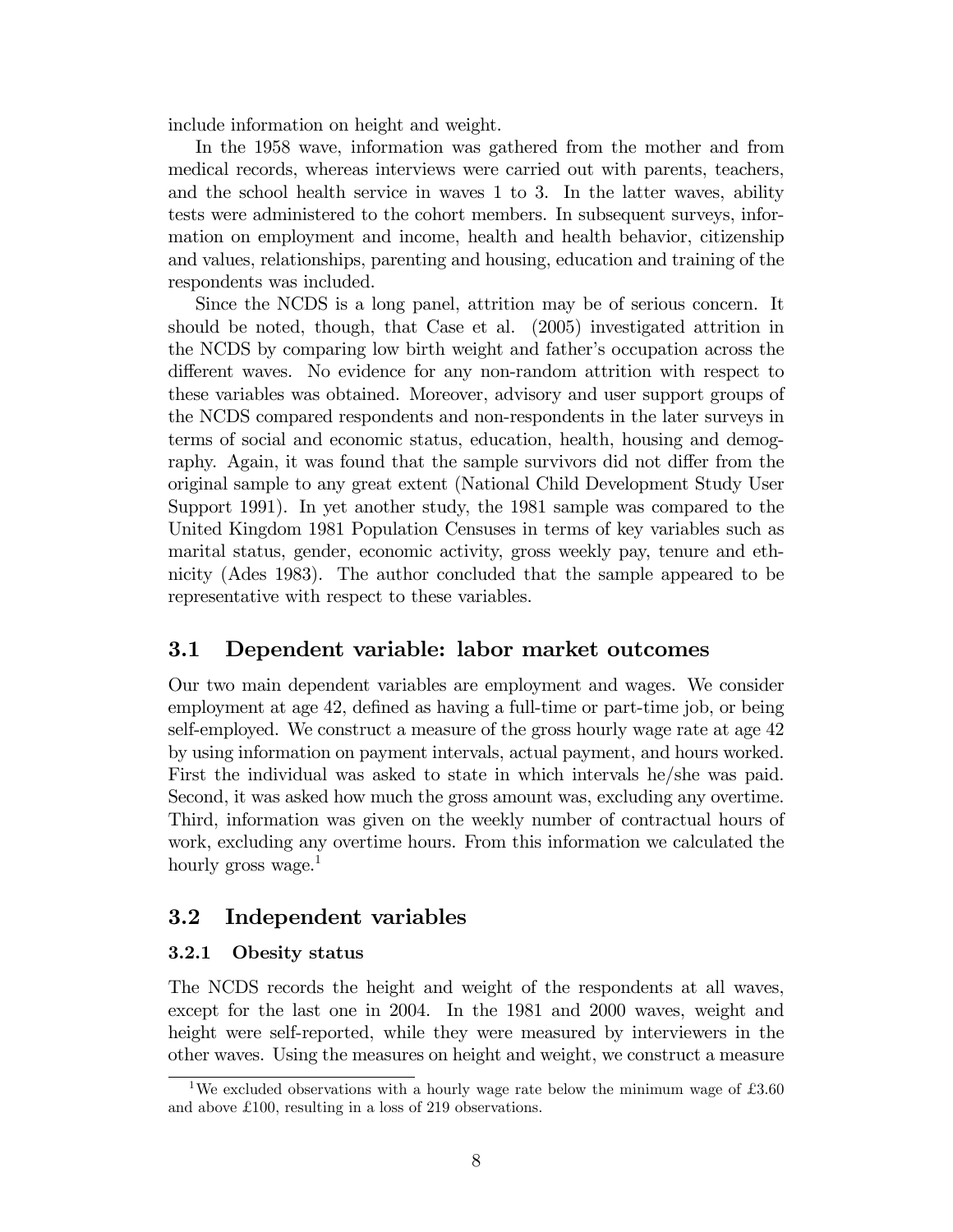of Body Mass Index (BMI), which, in turn, is used to construct an indicator of being obese. We follow the convention and label someone as obese if having a BMI of 30 or above. Since the definition of obesity varies for children and teenagers, we use age-specific tresholds of obesity and overweight, as provided by Cole et al. (2000).

Previous research has shown substantial measurement errors in self-reported height and weight (e.g. Rowland 1989). For instance, underweight people tend to overreport their weight, while the opposite is the case for overweight people. We correct for such errors in self-reported height and weight in the 1981 and 2000 waves by using the results from Burkhauser and Cawley (2008), where prediction equations for actual weight and height were provided. Applying their formulas, average BMI for females at age 42 increase from 25.29 to 25.68 and from 26.58 to 26.75 for males. This, in turn, increases the fraction of obese females from 15.1% to 16.9% and the fraction of obese males from 15.7% to 16.7%. It should be noted that the correction for systematic measurement error might be more important in OLS regressions than in regressions in which obesity is instrumented. It is well known that classical measurement errors in regressors cause OLS estimates to be biased towards 0, which can be solved by instrumenting the regressors. Descriptive statistics on obesity status are shown in Table 1.

The NCDS also includes information on the weight and height of the respondent's father and mother. This information was assessed in wave 3, when the respondents were 11 years old, and is self-reported by the mother and father. Since we are mainly interested in the obesity of a biological parent, we make use of information on family relations, allowing us to discriminate between biological parents and adoptee parents, step parents, and foster parents. In the empirical analyses we only focus on individuals for which both the father's and mother's obesity status are recorded at age 11.

Figure 1 shows obesity rates at various ages by the obesity status of the mother and the father for the NCDS respondents Clearly, the obesity rates are greater for those having an obese mother or father at all ages considered. At age 7, the obesity rate of those with obese parents is about twice as high as for those with non-obese parents. At ages 11 and 16 the difference becomes even greater. From age 23 and onwards, the picture suggest that the increase in obesity is greater for those having obese parents. However, it should be noted that the dip in obesity at age 23 is also greater for those with obese parents. This dip may suggest that the self-reports on height and weight at age 23 are unreliable and that our measurement error correction does not address this adequately. In the following, we will therefore not use information on obesity at age 23. Another reason for not using the data at age 23 is that at this age some individuals were still in full-time education. At age 42, which is the age at which we evaluate labor market outcomes, the obesity rate of those having obese parents is about 33 percent, whereas the corresponding rate for those not having obese parents is about 15 percent. The figure suggest that there are substantial differences in the probability of being obese by the obesity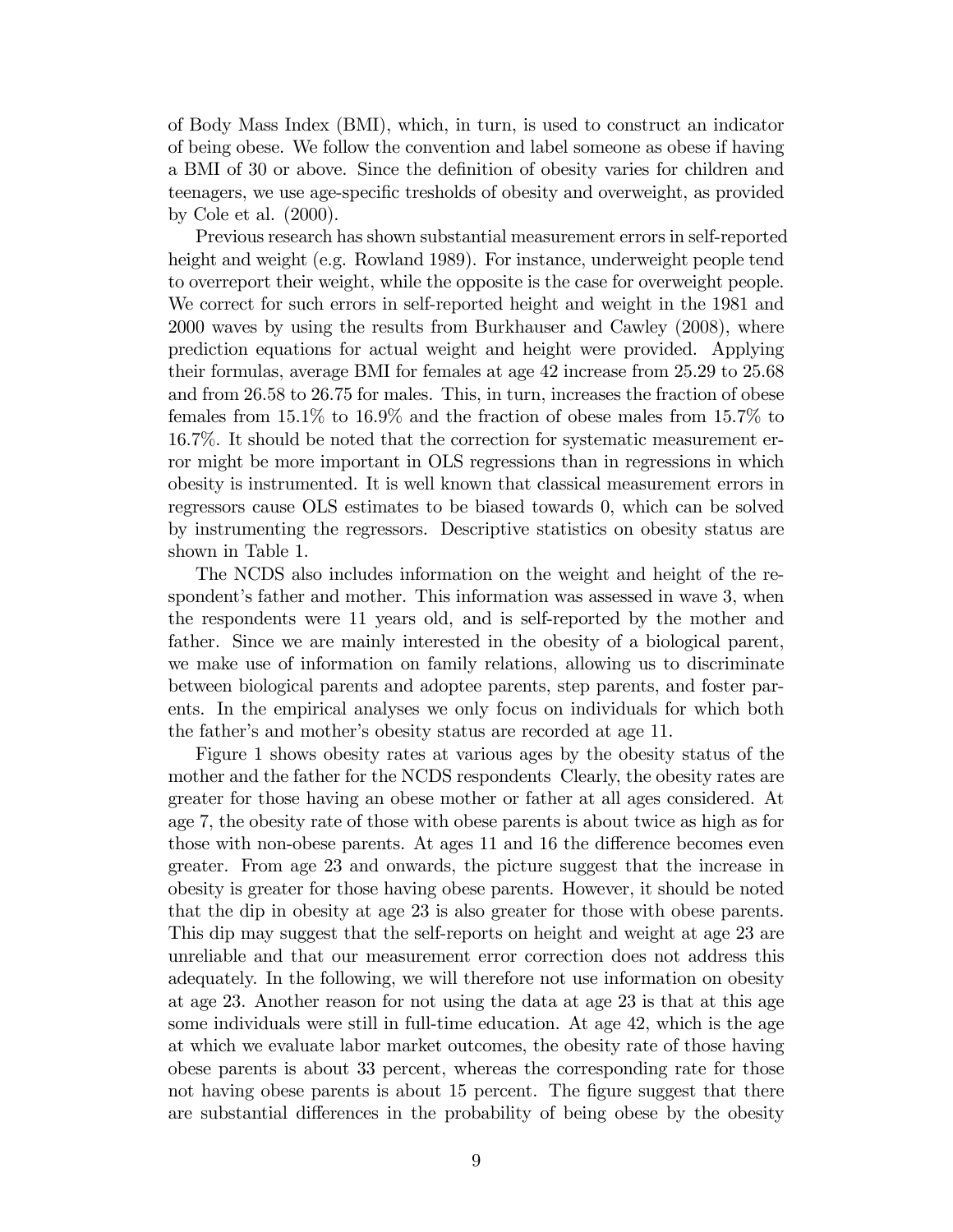status of the parents. This also gives us the predictive power needed from our instrument.

#### 3.2.2 Other background variables

The National Child Development Study contains rich information on issues such as the individual's initial health assets, the socioeconomic status during early childhood, and cognitive ability during childhood. We follow Llena Nozal (2007) and Case et al. (2005) when constructing our relevant background variables. In Table 1, sample means are shown. Since many variables have some item non-response, we follow Case et al. (2005) and construct dummy variables that indicate if the information on a variable is missing, in order to avoid losing many observations.

In order to measure the family's socioeconomic status, we include information on the number of years of education of the mother and the father, a measure of permanent family income at age 16, and a measure of financial problems in the family at ages 11, 14, and 16.

As to family income, the NCDS only records it when the child is 16. Since this measure might not reflect living standards earlier in childhood or persistent poverty problems, the data holders have developed a measure of family income, which we will make use of. Since the permanent income measure is dependent on the estimation technique and data availability, however, we will use this measure in combination with the measures of whether or not the family had serious financial difficulties when the child was aged 7, 11, and 16.

We created a number of different measures of parental inputs and early life conditions. In order to capture mother's smoking during pregnancy, we created a dummy variable indicating if the mother smoked after the fourth month of pregnancy. Smoking during pregnancy has been found to be related with cognitive deficiencies and other health problems, such as low birth-weight, and may thereby affect both obesity and labor market outcomes (see for instance Blair et al. 1996; and Williams et al. 1998). Moreover, the mother's age at the child's birth may affect child's health through, for instance, nutritional deficiencies if the mother is very young, or delivery complications if the mother is older (Llena Nozal 2007). In addition, we include an indicator of having low birth weight and whether the respondent was breastfed.

A number of indicators of parental activities together with their child was created as well. These indicated whether the mother or the father often took the child for walks, to swimming pools, to outings and were assessed when the child was 11. In addition, we constructed variables indicating whether the mother and the father frequently did read books to the respondent at age 7. Finally, two variables measuring the presence of any alcohol problems among the parents and the presence of any domestic tension during the upbringing of the child were created.

To measure cognitive ability at early ages, we used the results from test scores on math and reading tests at ages 7 and 11. In the math test, which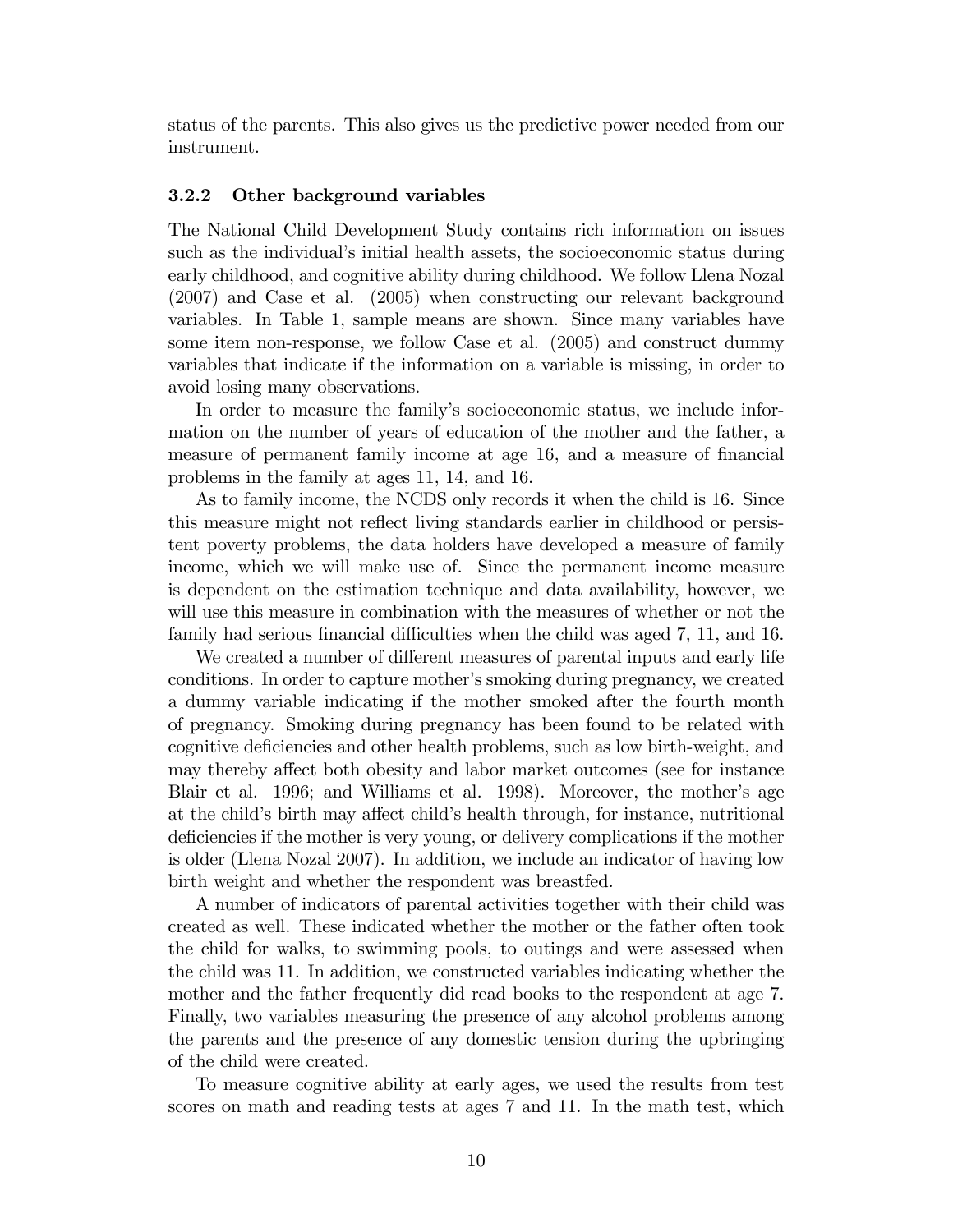was designed for the National Child Development Study, the score ranges from 0 to 10. Prior studies have established that test scores at the age of 7 show a significant impact on later education attainments and labor market outcomes (Currie and Thomas 2001). Reading skills were assessed by the Southgate Reading Test.

Social maladjustement was assessed at ages 7 and 11 with The Bristol Social Adjustment Guide (BSAG) study. The BSAG consists of a large number of behavioral items, such as ëattitudes to teacherí, ëattitudes towards other childrení, evaluated by the childís teacher. Higher scores indicate higher maladjustment.

Education is measured through 4 dummy variables, indicating national vocational qualification levels. The following categories were included: less than O-levels, O-level equivalent, A-level equivalent, and degree equivalent. This follows the definition used by Llena Nozal (2007). To capture marital status, we created a dummy variable indicating if the respondent was married or cohabitating. Ethnicity was measured through a dummy variable, indicating if the respondent belonged to the European Caucasian, group. Additional covariates were the number of children and the number of cigarettes smoked per day.

# 4 Results

### 4.1 Baseline OLS Results

We start by examining whether there exist any evidence suggesting different labor market outcomes by obesity status in our data. Table 2 summarizes the results from regressions on the association between obesity and employment and wages at age 42. The first column of the tables shows the results when we include only the individual's obesity status as covariate. In columns (II) to (V) we then add various sets of control variables. It should be noted that the results in the different rows reflect separate regressions on the effect of obesity at various ages on the outcomes at age 42.

Starting with only obesity as covariate (columns (I)) the results show that obesity measured at age 33 is significantly and negatively related to wages for males. Obese males face an wage penalty of 7.8%. For females, both obesity measured at 33 and 42 shows a negative and significant association with wages. The obesity penalty is twice as large when obesity is measured at age 33, 11.5%, as when measured at age 42. Recall that at age 42 height and weight were self-reported, which might yield measurement errors which downward bias the estimated coefficient.

Table 2 also reveals that both obese males and females face significantly lower employment probabilities. Being obese at age 42 is associated with a 4.9 percentage points reduction in the employment probability for females and a 2.3 percentage points reduction for males. Even stronger results are obtained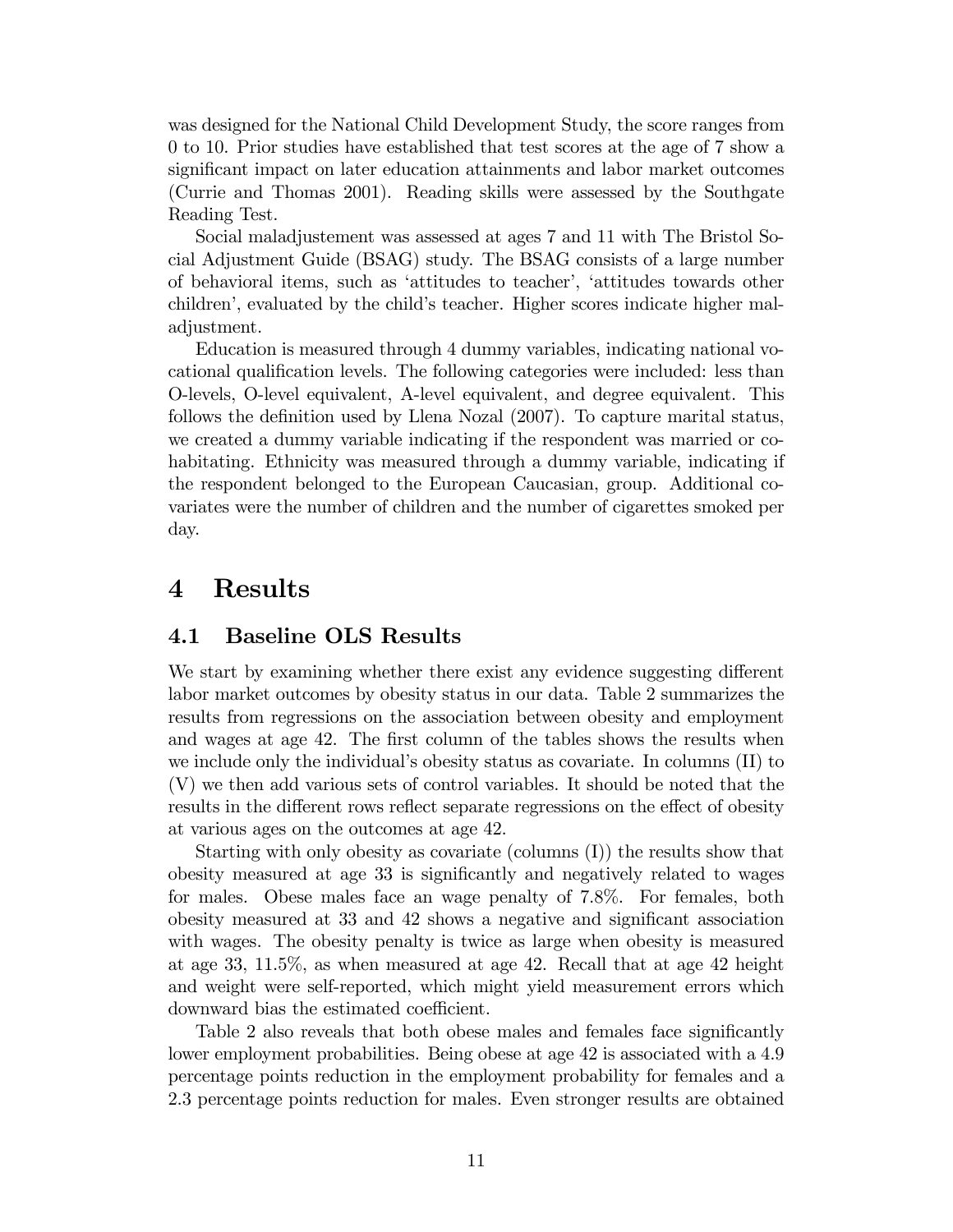when measuring obesity at age 33, with the obesity penalty doubling for males and increasing by about 20% for females.

#### 4.2 Accounting for heterogeneity

#### 4.2.1 Controlling for socioeconomic characteristics

The results discussed so far did not control for other characteristics of the individual that may be correlated with obesity. In the columns (II) of Table 2, we therefore add some basic control variables, including marital status, ethnicity, education, number of children, and smoking. For males, this renders the obesity wage penalty insignificant and close to zero. For females, the obesity wage penalty is reduced to half when obesity is measured at age 33 and becomes insignificant when measuring obesity at age 42. Adding these basic control variables has less of an effect on the association between obesity and employment. The associations are still significant for both males and females, although they are somewhat reduced in magnitude.

#### 4.2.2 The influence of family background

Obese persons may come from other types of family backgrounds than their non-obese counterparts. Coming from a background with lower economicand human capital, for instance, may also affect later labor market outcomes. Thus, the previously found employment "gap" by obesity status may simply reflect such differences. In order to account for differences in family background, we include controls for parental education, permanent income, and financial difficulties in the household at ages  $7, 11,$  and  $16$ . The results are shown in the columns (III) of Table 2.

The association between obesity and wages for females, when obesity is measured at age 33, is only slightly affected when controlling for family background. The wage penalty is now  $5.6\%$  and only significant at the  $10\%$  level. For males, it remains small and insignificant. Moreover, few of the parental background variables (not shown) show any significant association with wages, the exception being the parents having financial difficulties at age 7 and 16 for males (results available on request). This suggest that these differences in family background between obese and non-obese people explain little of the difference in labor market outcomes between the groups.

For employment, the association with obesity does not change to any important extent when controlling for family background. The exception is obesity measured at age 42 for males, which is no longer significantly related to employment.

#### 4.2.3 What role does cognitive ability play?

There may still be other important differences between obese and non-obese people that we have not accounted for. One may suspect that obesity is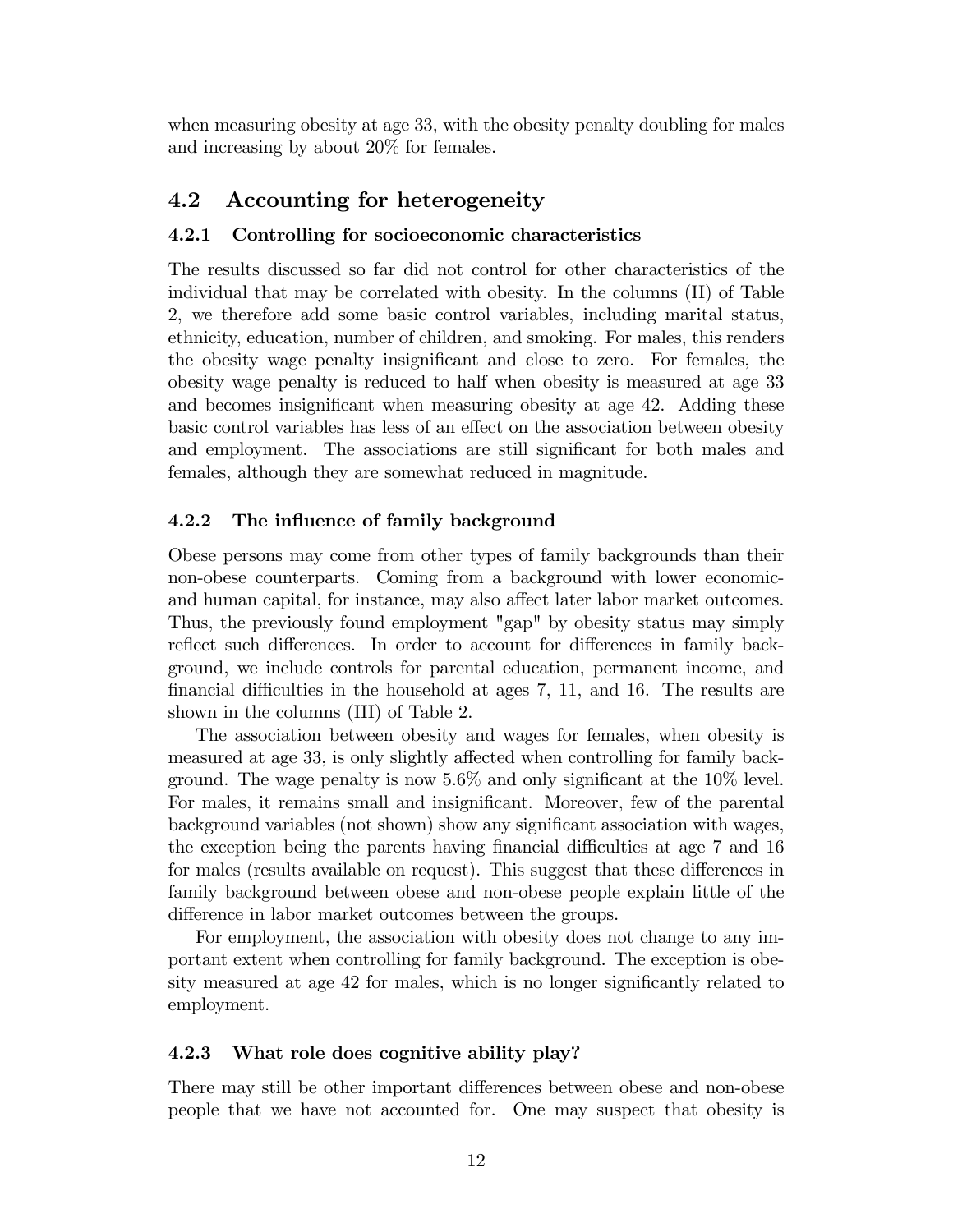simply picking up some differences in cognitive ability between the obese and non-obese. We therefore add controls for cognitive ability, measured through results on test scores in math and reading at ages 7 and 11. In addition, we control for social maladjustment at ages 7 and 11. The results are shown in the columns (IV) of Table 2. The addition of cognitive ability does not change the results for wages and has only a slight effect on the employment estimates. For males, the employment penalty obtained when obesity is measured at age  $33$  is now reduced in magnitude and is only significant at the  $10\%$  level.

#### 4.2.4 Is it the parental inputs?

Finally, we consider the importance of a number of parental inputs, that may not have been picked up by the family background variables. Here, we consider leisure activities, such as taking the child frequently for walks, to swimming pools, and on outings at age 11. Moreover, we include controls for parental educational inputs, measured through whether the mother and the father read frequently to the child. Finally, we control for mothers smoking during pregnancy, whether or not the mother breastfeeded, the existence of alcohol problems within the family, low birth weight, and the existence of any domestic tension within the household.

As seen in the columns (V) of Table 2, the associations between obesity and wages and employment does hardly change. It should also be noted that very few of these early parental inputs show any significant effect on later labor market outcomes (results on request). In sum, differences in family background, cognitive ability, and parental inputs by obesity status does not seem to fully explain why obese people fare worse on the labor market at later ages.

### 4.3 Instrumental variable estimation

Even though the richness of the NCDS data allow us to control for many previously unmeasured factors, such as cognitive abilities and parental investments, important factors may still remain unmeasured. Moreover, as previously discussed, reverse causality running from labor market outcomes to obesity and BMI may bias our results. We will therefore resort to instrumental variables estimation, using as instrument our indicator of the obesity status of the mother and the father of the respondent.

### 4.3.1 Parent-child association in obesity and the role of family background

First, we will examine to what extent the association in obesity between the parent and the child is affected when accounting for non-genetic factors pertaining to the family background of the child. If the association in obesity is unaffected when accounting for potentially important environmental influences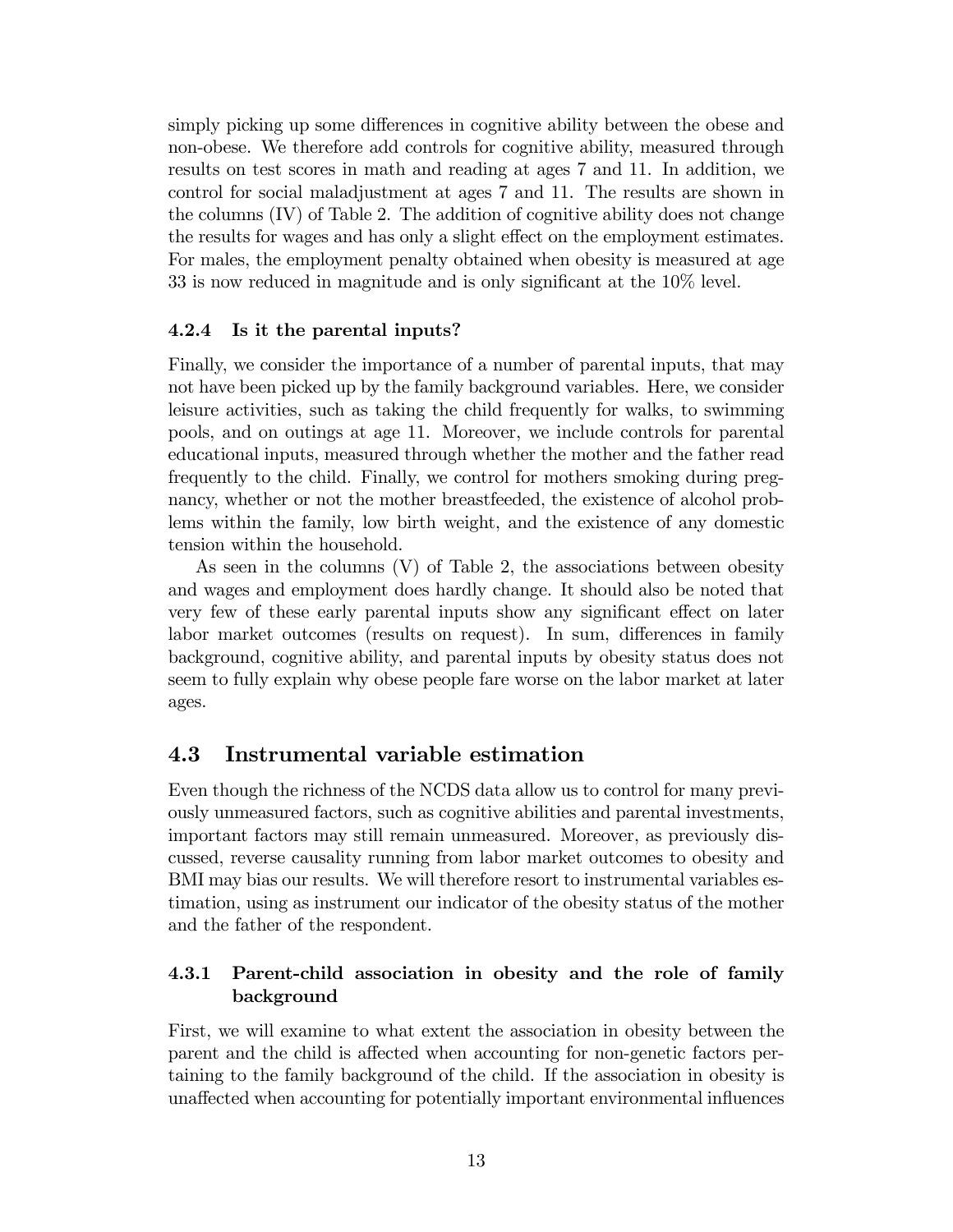during childhood and adolescence, this provides at least suggestive evidence that the association is mainly due to genetic factors.

In the first four columns of Table 3, the raw parent-child association in obesity at various ages are shown, separately for females and males and for mothers and fathers. Each row thus represents a separate regression Clearly, there is a strong association in obesity between the parent and the child at all ages, for both males and females. The associations tend to be stronger at older ages, which is not that surprising, since at these ages, the main respondent is closer to the age at which the height and weight of the mother and the father were assessed.

In columns five to eight of Table 3, the same associations are again examined but this time controlling for all observed demographic, socioeconomic, environmental and behavioral characteristics described in the preceding section. The results show that the parent-child association remains very similar. Moreover, most of the included control variables are not significant in explaining obesity at later ages (results available on request). This is in line with the results from previous studies, suggesting that the association in obesity between biological relatives is mainly due to genetic factors and that factors related to a common environment plays a small or no role.

#### 4.3.2 Is the mother-child relationship in obesity different for adopted children?

Next, we turn our attention to differences in the parent-child association in obesity between adopted and non-adopted children. The NCDS records whether the main respondent was adopted. If the parent-child association is only due to genetics, we would expect no relationship in the obesity status of adopted children and their adoptee parents. For the analysis to make sense, we must first make sure that the allocation of adopted children is made in a close to random manner. For the NCDS this has been established by Sacerdote  $(2000)$ .

The sample of adopted children is small, only 79, and the results are therefore not likely to be very strong. Yet, they may provide at least some suggestive evidence, pointing in the same direction as our previous results. We will therefore run regressions, pooling the samples of adopted and natural children and include interaction terms between the dummy variable indicating not being an adopted child and the variable measuring the obesity status of the parent. If the parent-child association is due to genetics, we would expect the interaction effects to be positive, but the main effect, measuring the relationship for adopted children, to be close to zero or negative for adopted children.

To maximize the number of adopted children, we will only consider the respondents at ages 7, 11, and 16. At later ages, due to attrition, the sample of adopted children becomes very small. The early ages are the most relevant since this is the period where most children and parents share a common environment.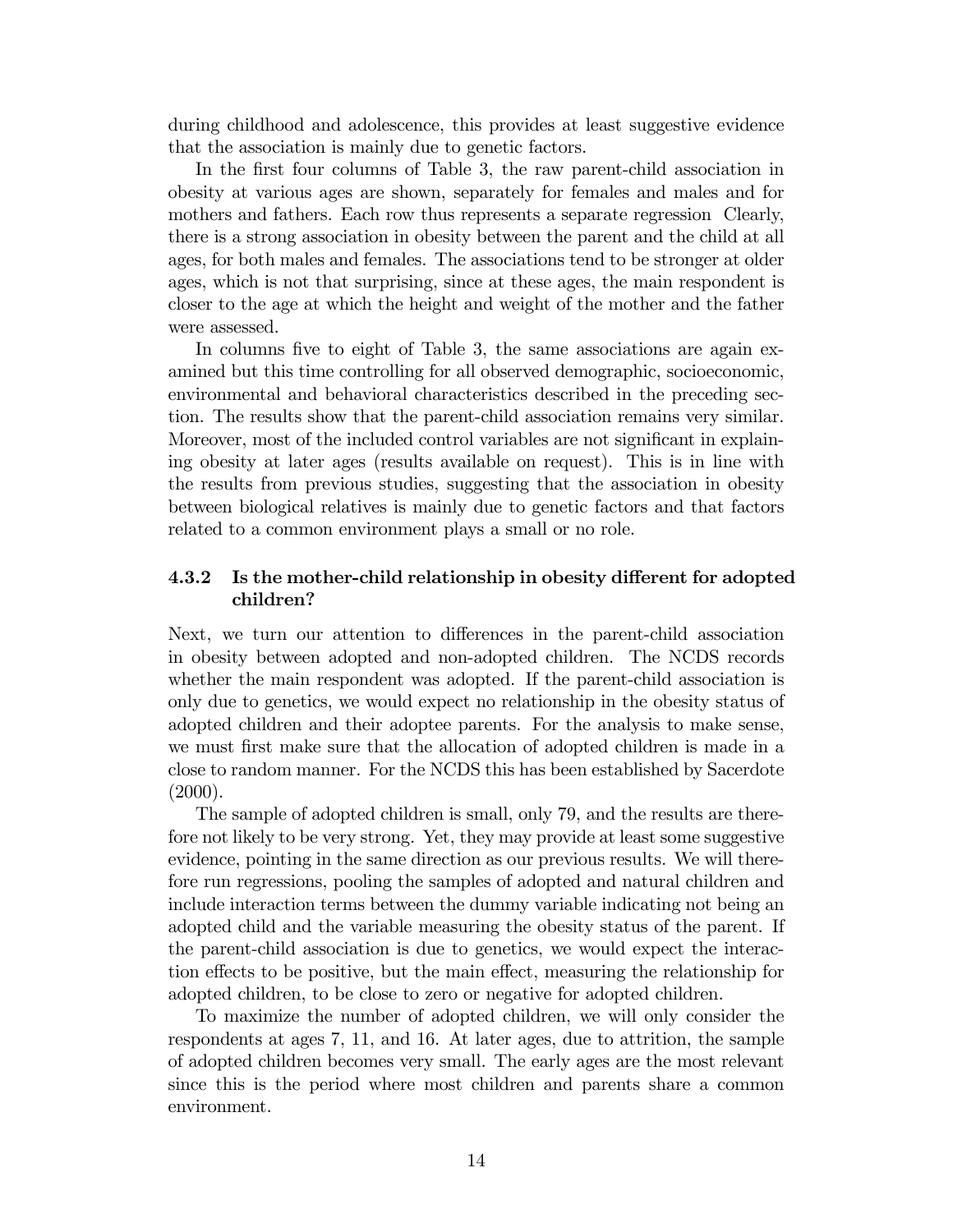In Table 4 OLS results for the full sample at the ages 7, 11, and 16 are shown. The table shows the coefficients of the variables indicating parental obesity, the dummy variables indicating not being an adopted child, and the interaction terms between the former and the latter variables.<sup>2</sup> The results show that the interaction terms are positive at ages 7, 11, and 16. The magnitude of the main effect of mother's and father's obesity suggests an association that is either close to zero or negative for adopted children. This is found for all the ages considered in the analysis. This is in line with what we would expect if genetics play the major role for the association in obesity between parents and children. The sample of adopted children is small, however, and the interaction effects never reach statistical significance. We are therefore not able to draw any firm conclusions from this exercise, but we note that the results at least points to the direction of no association or a negative association in obesity between adopted children and their adoptee parents.

The exercises above, together with the evidence from previous twin and adoption studies, gives some credibility to the claim that the obesity of a parents predicts genetically induced variation in the obesity of the child. If true, non-genetic factors that are common to the child and the parent play little role for obesity, meaning also that those factors do not predict both obesity and labor market success, which would invalidate our instrument.

#### 4.3.3 IV-results

Next, we perform instrumental variables analyses. The results are summarized in Table 5. To preserve space, we only show the marginal effects of the obesity variable. For males, the results now show a negative, but insignificant association between obesity at ages 42 and 33 and wages. The point estimates suggest a wage penalty between 27% and 31%. The first stage regressions reveal no problem of weak instruments, with F-statistic in all cases well exceeding 10. The tests for our exclusion restrictions, however, suggest that we may have a problem. For obesity measured at age 33, the p-value of the Sargan test statistic is 0.03, casting serious doubts on using parental obesity as an instrument. Measuring obesity at age 42, the corresponding p-value is 0.10, which is lower than we would prefer.

For females, the estimates suggest a wage penalty of obesity between 5% and 9%. These point estimates are again not significant however. The instruments again appear strong, with F-statistics exceeding 10 in the first stage regressions. Again, however, our exclusion restrictions are called into doubt, as the p-value of the Sargan test statistic is 0.05, when measuring obesity at age 33.

For employment, the IV estimates are very different from the OLS estimates. For males, the association between obesity and employment is now

<sup>&</sup>lt;sup>2</sup>We ran the analysis both with and without controls for parental background and environmental influences but the results were similar. The results presented in Table 4 are without controls.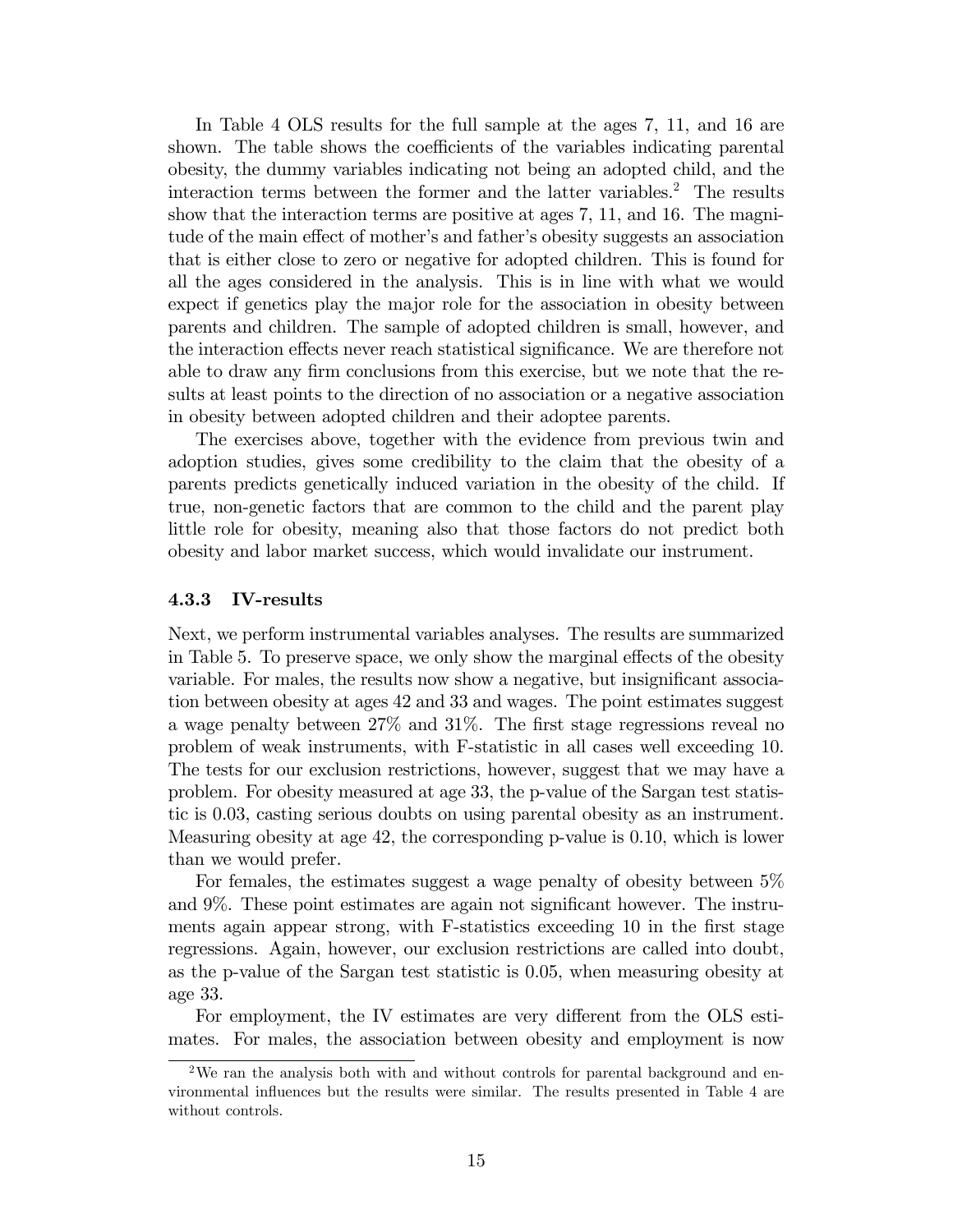positive but imprecisely measured and insignificant. The instruments predicts well, with F-statistics above 10 in the first-stage regressions. Similar results are found for females, where the coefficients of obesity at various ages are now positive and insignificant. The previously found negative and significant association between obesity and employment of women has now completely vanished. Also among women, the instruments predicts obesity well. While we cannot exclude that our exclusion restrictions are valid in the employment regressions, based on the Sargan test, it should be noted that the p-values are rather low in two out of the four specifications.

#### 4.4 Changes in obesity and employment

If the genes that determine obesity are the same or are correlated with the genes that determine employment, both our OLS and IV-estimates may still be biased. To the extent that cognitive ability, for instance, is genetically determined it is certainly not farfetched to assume that both employment and obesity may be affected by it. In the case of cognitive ability, we are able to control for it by including education and test scores at childhood, but for other potentially genetically determined characteristics we may be less successful.

We therefore next utilize the panel feature of the NCDS in order to examine changes in employment status and obesity between the waves. We do not consider changes in wages, since the data on these outcomes in the 1991 wave do not seem comparable to the data of 2000. Estimating our regressions in first differences, we are able to remove some of the unobserved heterogeneity that may plague both the OLS and IV estimates. While only time-invariant unobserved heterogeneity will cancel out, it should be noted that some of the important unmeasured factors in our case are indeed time-invariant, such as genetic upset.

Table 6 shows the results from the first-difference equation. In this specification, we are analyzing *changes* in employment between age 42 and 33 as a function of changes in obesity between ages 42 and 33. In our sample of males, 9% changes employment status across the waves. The corresponding percentage of females is 30%. Since most of the control variables are constant over time, they will drop out from the analysis, but we allow for changes in marital status and in smoking. For males, the results show a slight positive association between changes in obesity and employment that is significant at the 10  $\%$  level. For females, the association is negative but not significant.

While first-difference estimation removes time constant unobserved heterogeneity, and thereby helps us reduce the influence of common genes affecting obesity and employment, there still exists the possibility that reverse causality biases the results. Employment shocks at an earlier period could still affect obesity status, for instance. This may for instance explain the positive association between obesity and employment found when using first-differences. Next, we therefore instrument the *change* in obesity with the obesity status of the mother and the father. The argument for our instrument is basically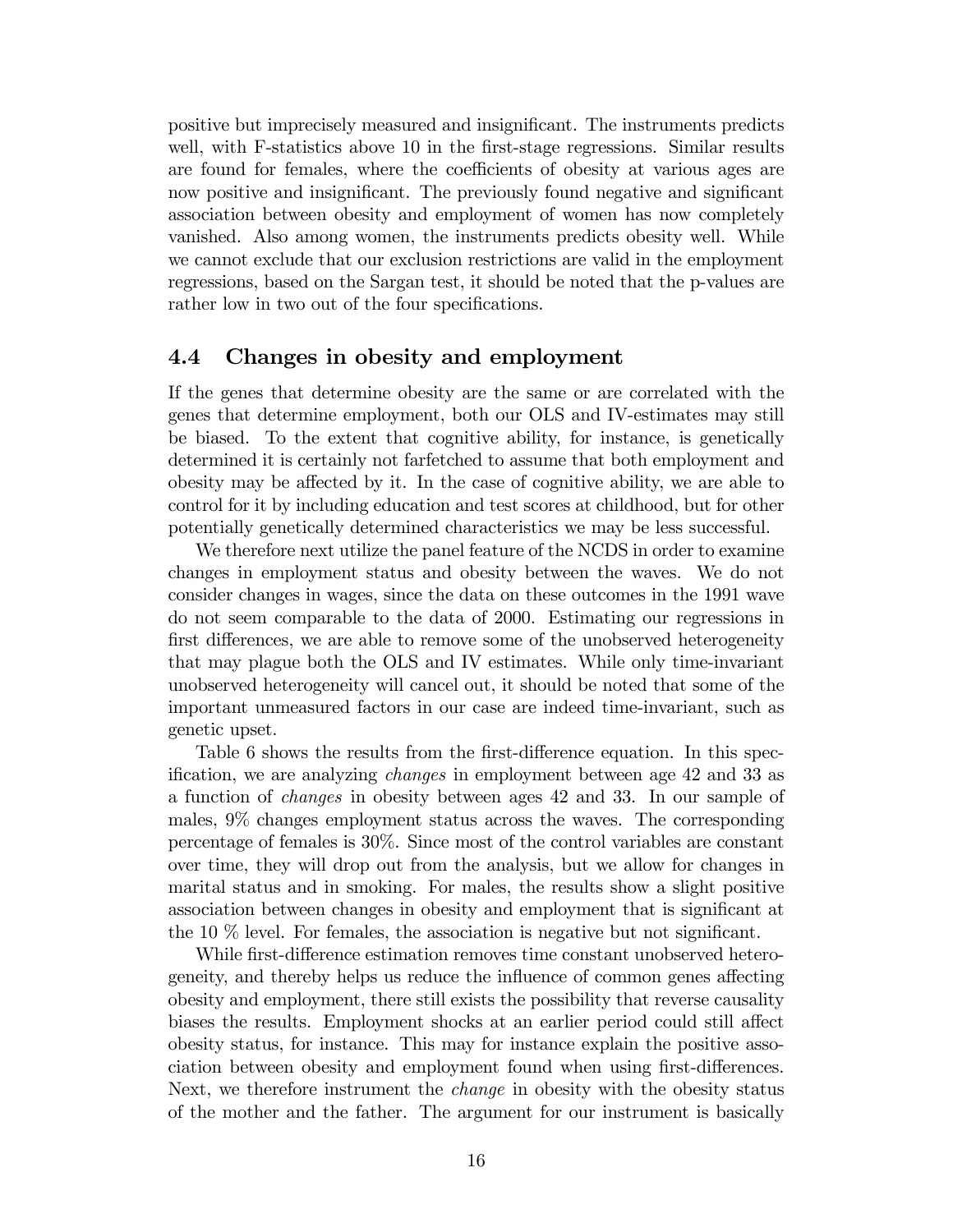similar as before, i.e. that the obesity status of the parent predict genetic variation in obesity in the child. The only difference is that we now hypothesize that the growth in obesity will be faster in subjects with a genetic predisposition towards obesity. Since all time-invariant factors are washed out in this specifications, we assume that the *effect* of any obesity genes transmitted from the mother/father may change over time. The notion that the association in the obesity status of the child and the parent may change over time, which may partly be due the effect of genes being different at different ages, was supported by the results in Table 3. In this case, we could instrument any time-variant effect of these genes with the obesity of the parents, as discussed in Section 2.

For males, the first-difference IV-estimate, shown in the third column of Table 6, is negative but not significant. For females, the coefficient is positive but imprecisely measured. The results for both females and males suffer from a weak instrument problem, however, as the F-statistics from the first-stage regressions are below 10 in both cases. Thus, in this case it does not help much that the tests for exclusion restrictions are passed and we must consider the results to be unreliable.

# 5 Discussion and conclusions

If obesity has a causal effect on labor market success, there may be large gains at both the individual and societal level from more efficient obesity treatments. Indeed, previous studies have suggested relatively large penalties from being obese. If obesity is simply picking up some other, unmeasured trait, treatments and/or policies aimed at reducing obesity will not have the intended effects on labor market outcomes. It is therefore of great importance to increase the knowledge about the causal effect of obesity on labor market success.

In this paper, we started by showing that there exist differences in employment probabilities between obese and non-obese men and women. We also showed that these differences did not disappear when controlling for a wealth of potentially important factors pertaining to family background, cognitive ability, and inputs during childhood and adolescence. For wages, the results suggested that obese females face a wage penalty on the labor market. The results may however reflect associations rather than causal effects.

We next utilized the fact that the NCDS includes information on the obesity status of the respondent's mother and father. In order to assess the validity of the instruments, we conducted a number of tests. These tests suggest that it is mainly genetic variation which causes intergenerational correlation in obesity, while environmental factors play less of a role. Using our instruments, negative but insignificant associations between wages and obesity were obtained for both men and women. For employment, the point estimates were positive but insignificant for both men and women. However, we are doubtful about the validity of our instruments since they did not pass the tests for overi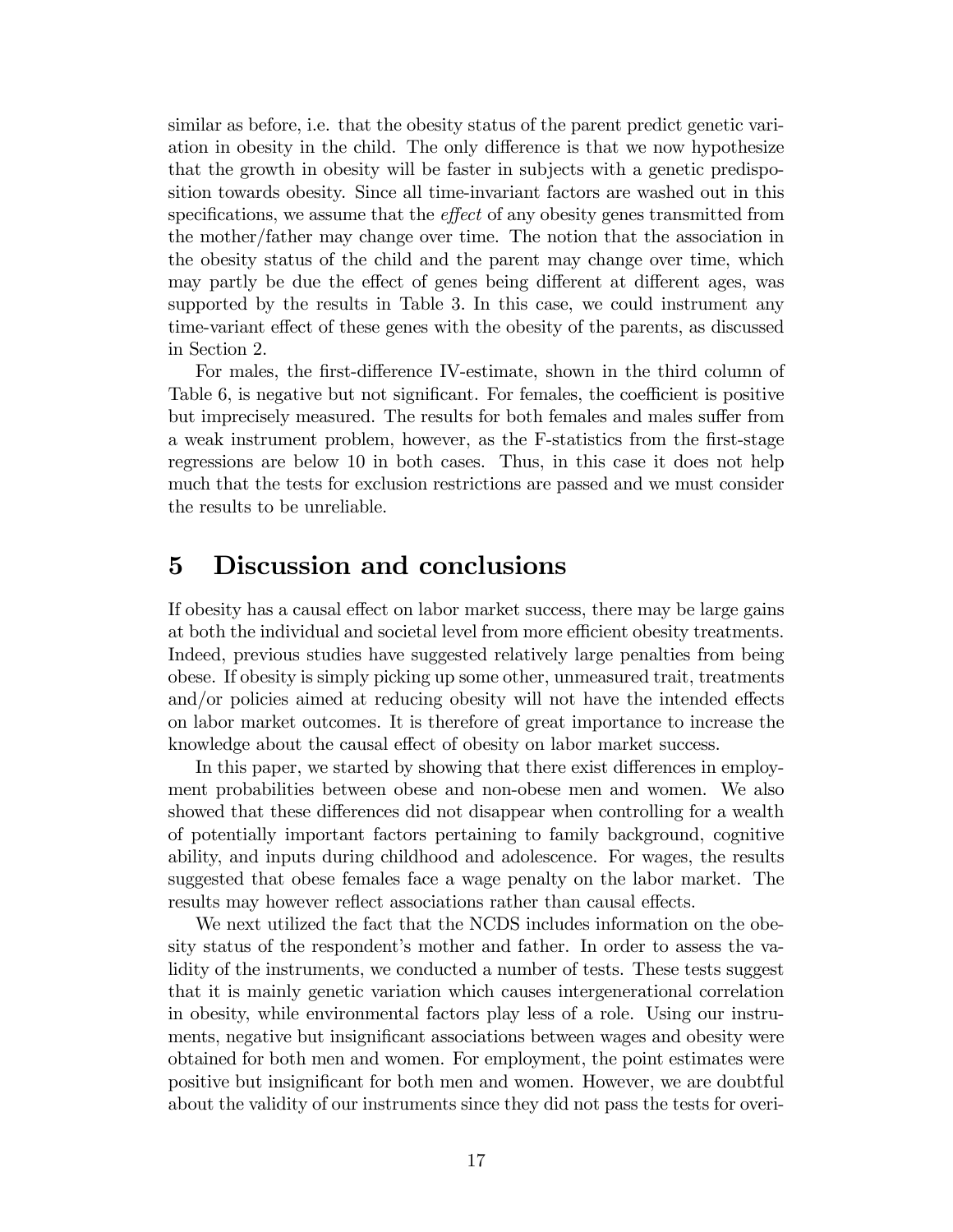dentifying restrictions in several specifications. The failure of the tests may suggest that our instruments were still picking up the influence of unobserved factors that were correlated with both obesity and labor market outcomes.

We also utilized the panel feature of the NCDS and conducted regressions in first differences on employment. With this strategy, we removed unmeasured, time invariant, heterogeneity, such as the influence of common genes. In this specification, a positive association between obesity and employment for men, significant at the  $10\%$  level, was obtained while a negative and insignificant association was obtained for women. Since we were concerned that reverse causality, running from employment to obesity, was biasing these first difference results, we conducted first-difference instrumental variables estimation. Instrumenting the change in obesity with the parents' obesity in levels, we found no significant relationship between obesity employment. However, these estimates suffered from a weak instruments problem.

In sum, we remain sceptical about the use of the body mass of a biological relative as an instrument, as first proposed by Cawley (2004). Future research should look for other ways to address the endogeneity of obesity, when studying its association with labor market outcomes.

# References

- Abbott RD, Behrens GR, Sharp DS, Rodriguez BL, Burchfield CM, Ross GW, Yano K, Curb JD (1994). Body Mass Index and Thromboembolic Stroke in Non-smoking Men in Older Middle Age. The Honolulu Heart program. Stroke 25: 2370-2376.
- Ades T (1983). Comparing National Child Development Study4 to the 1981 United Kingdom Census. National Children's Bureau, National Child Development Studies Working Paper, Fourth Follow-up: No. Paper 11.
- Baum II CL, Ford WF (2004). The Wage Effects of Obesity: a Longitudinal Study. Health Economics 13: 885-899.
- Birch LL (1999). Development and Food Preferences. Annual Review of Nutrition 19: 41-62.
- Blair, PS, Fleming PJ, Bensley D, Smith I, Bacon C, Taylor E, Gloding J, Tripp J (1996). Smoking and the sudden infant death syndrome: results from 1993-5 case-control study for confidential inquiry into stillbirths and deaths in infancy. British Medical Journal 313: 195-198.
- Burkhauser R, Cawley J (2008). Beyond BMI: The value of more accurate measures of fatness and obesity in social science research. Journal of Health Economics 27: 519-529.
- Case A, Fertig A, Paxson C (2005). The lasting impact of childhood health and circumstance. Journal of Health Economics 24: 365-389.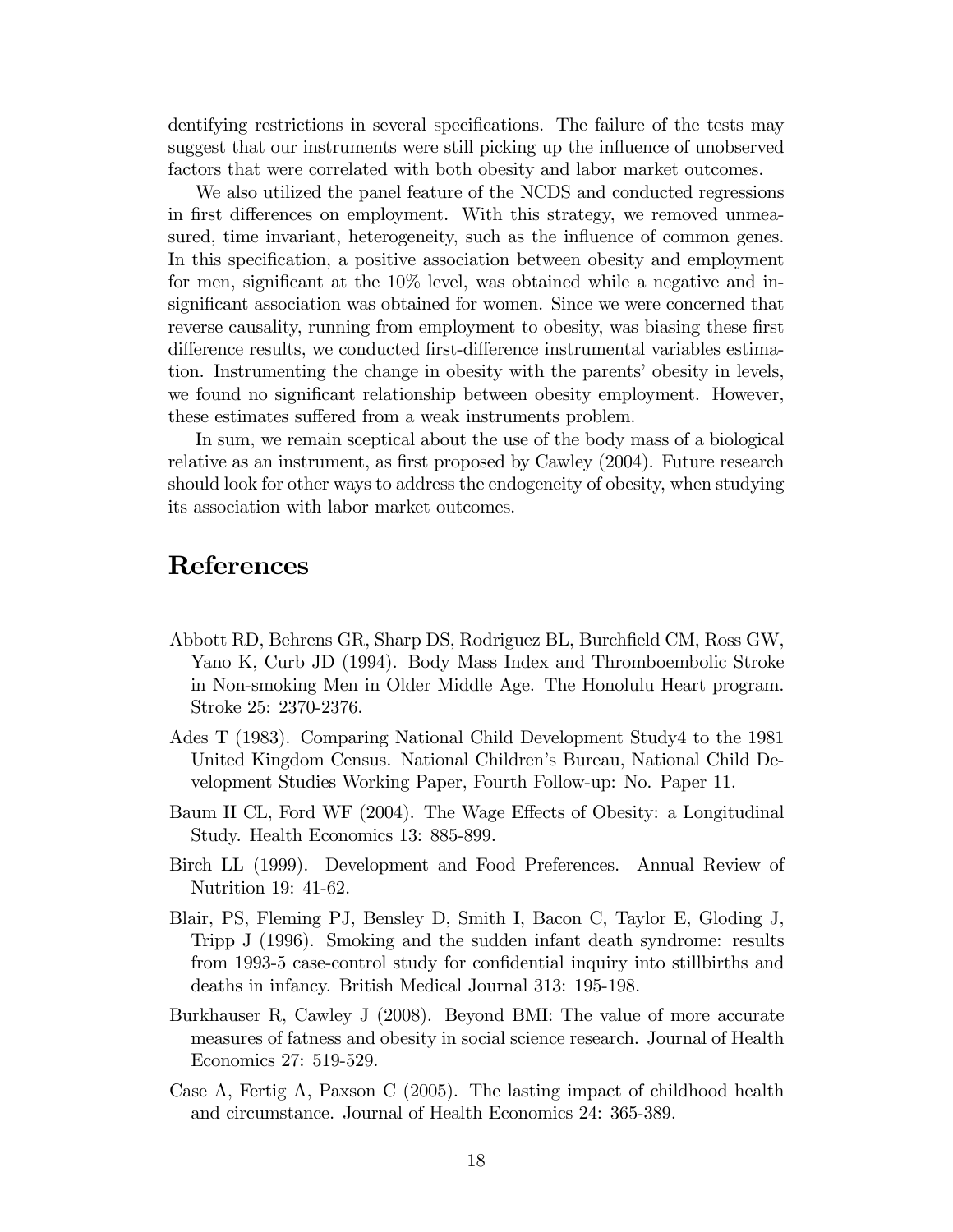- Cawley J (2000). Body Weight and Women's Labor Market Outcomes. Working Paper 7841, NBER Working Paper Series.
- Cawley J (2004). The Impact of Obesity on Wages. Journal of Human Resources 39: 451-474.
- Cawley J, Danziger S (2005). Morbid Obesity and the Transition from Welfare to Work. Journal of Policy Analysis and Management 24: 727–743.
- Cole TJ, Bellizzzi MC, Flegal MK, Dietz WH (2000). Establishing a standard definition for child overweight and obesity worldwide international survey. British Medical Journal 320: 1240-1243.
- Currie J, Thomas D (2001). Early Test Scores, Socioeconomic Status and Future Outcomes. Research in Labor Economics 20: 103-132.
- Grilo CM, Pogue-Geile MF (1991). The Nature of Environmental In uences on Weight and Obesity: A Behavioral Genetic Analysis. Psychological Bulletin 110(3):520-37.
- Hamermesh DS, Biddle JE (1994). Beauty and the Labor Market. American Economic Review 84: 1174-1194.
- Huxley RR, Lloyd BB, Goldacre M, Neil, HAW. (2000) Nutritional research in World War 2: The Oxford Nutrition Survey and its research potential 50 years later. British Journal of Nutrition 84, 247-251.
- Kantarevic J, and Mechoulan S (2006). Birth Order, Educational Attainment, and Earnings: An Investigation Using the PSID. Journal of Human Resources 41, 755-777.
- Llena Nozal A (2007). On the Dynamics of Health, Work and Socioeconomic Status. Dissertation. VU University Amsterdam.
- Lundborg P, Lindgren B, Höjgård S, Bolin K (2007). Obesity and occupational attainment among the 50+ of Europe. In: Bolin K, Cawley J(eds.). Advances in health economics and health services research Volume 17: The Economics of Obesity. New York: Elsevier.
- Maes HHM, Neale MC, Eaves LJ (1997). Genetic and Environmental Factors in Relative Body Weight and Human Adiposity. Behavior Genetics  $27(4):325-51.$
- Mueller G, Plug E. (2006). Estimating the Effect of Personality on Male-Female Earnings. Industrial and Labor Relations Review 59. Forthcoming.
- National Child Development Study User Support Group (1991). National Child Development Study Report. City University: London.
- OECD (2005). "Health at a Glance: OECD Indicators 2005. OECD Publishing.
- Pi-Sunyer FX (2002). The obesity epidemic: pathophysiology and consequences of obesity. Obesity Research 10: 97-104.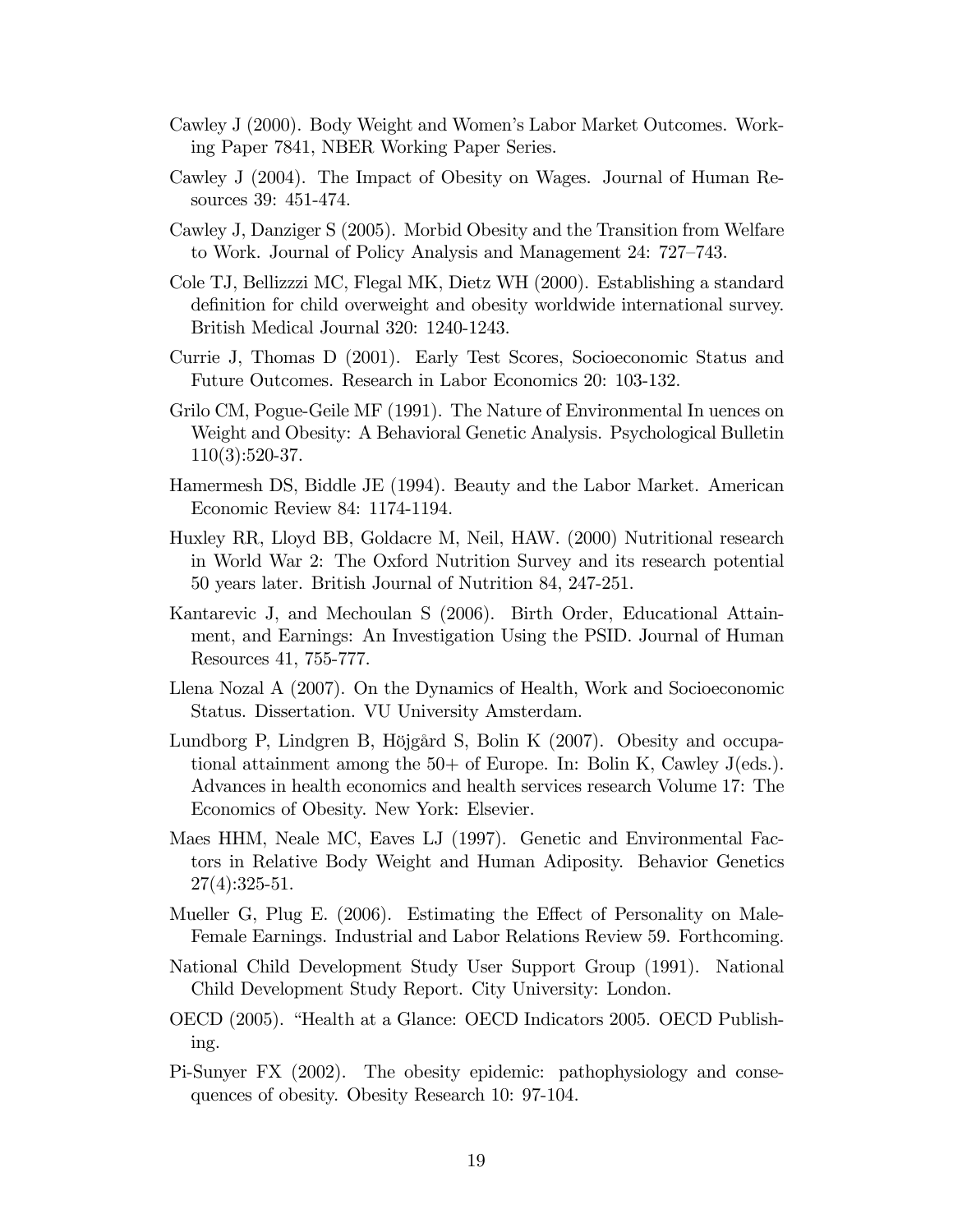- Puhl R, Brownell K (2001). Bias, discrimination, and obesity. Obesity Research 9: 788-805.
- Rooth D (2009). Obesity, attractiveness and differential treatment in hiring a field experiment. Journal of Human Resources, forthcoming.
- Rowland ML (1989). Reporting Bias in Height and Weight Data. Statistical Bulletin 70(2): 2-11.
- Sacerdote B (2000). The Nature and Nurture of Economic Outcomes. NBER working paper 7949.
- Sobal J (2004). Sociological analysis of the stigmatisation of obesity. In Germov, J., Williams, L. (eds) A Sociology of Food and Nutrition: The Social Appetite. 2nd edition. John Wiley, Melbourne.
- Williams GM, O'Callaghan M, Najman JM, Bor W, Andersen MJ, Richards D, Chinlyn U. (1998). Maternal Cigarette Smoking and Child Psychiatric Morbidity: A Longitudinal Study. Pediatrics 10211.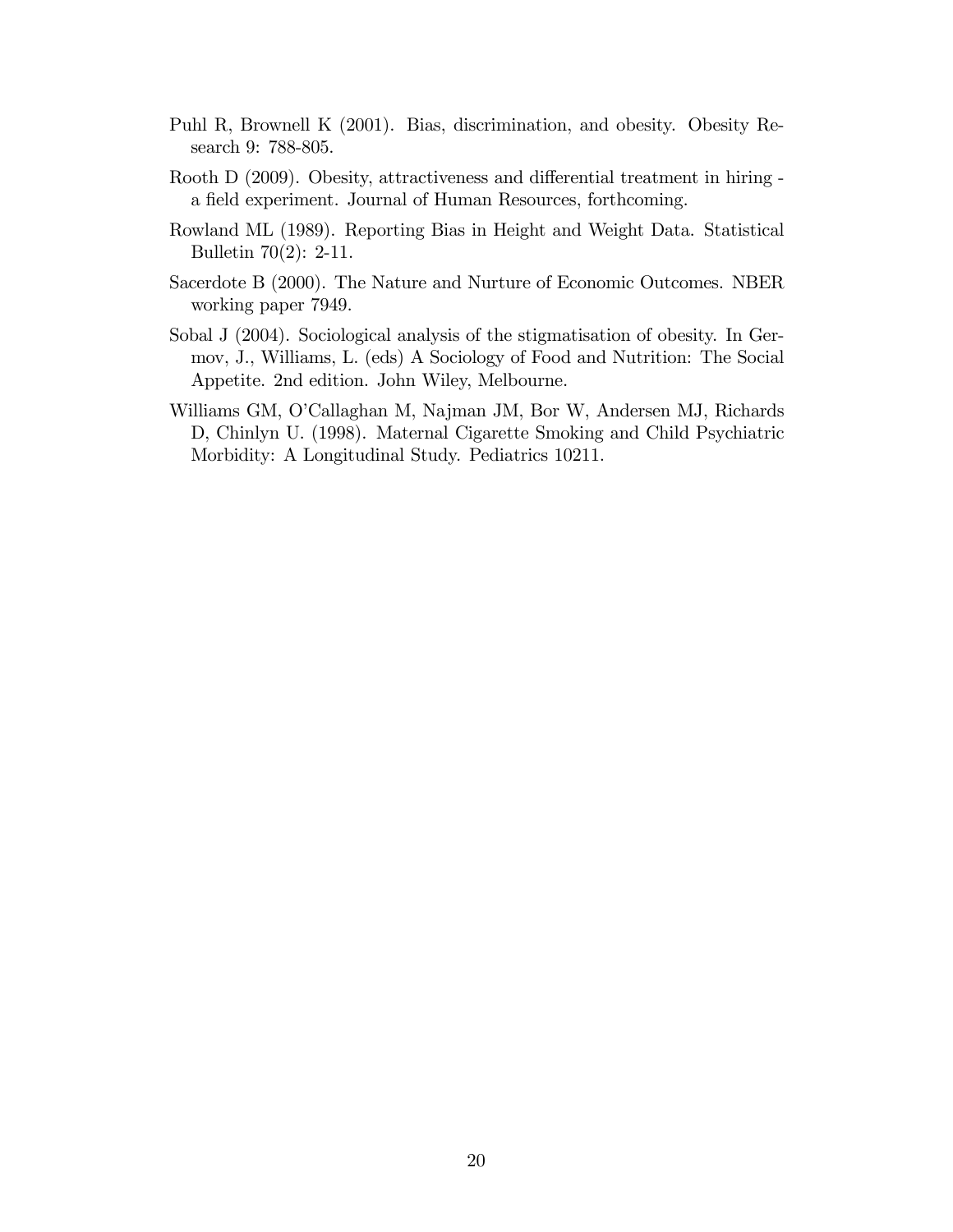

Figure 1: Obesity status at various ages by parental obesity status.

Figure 2: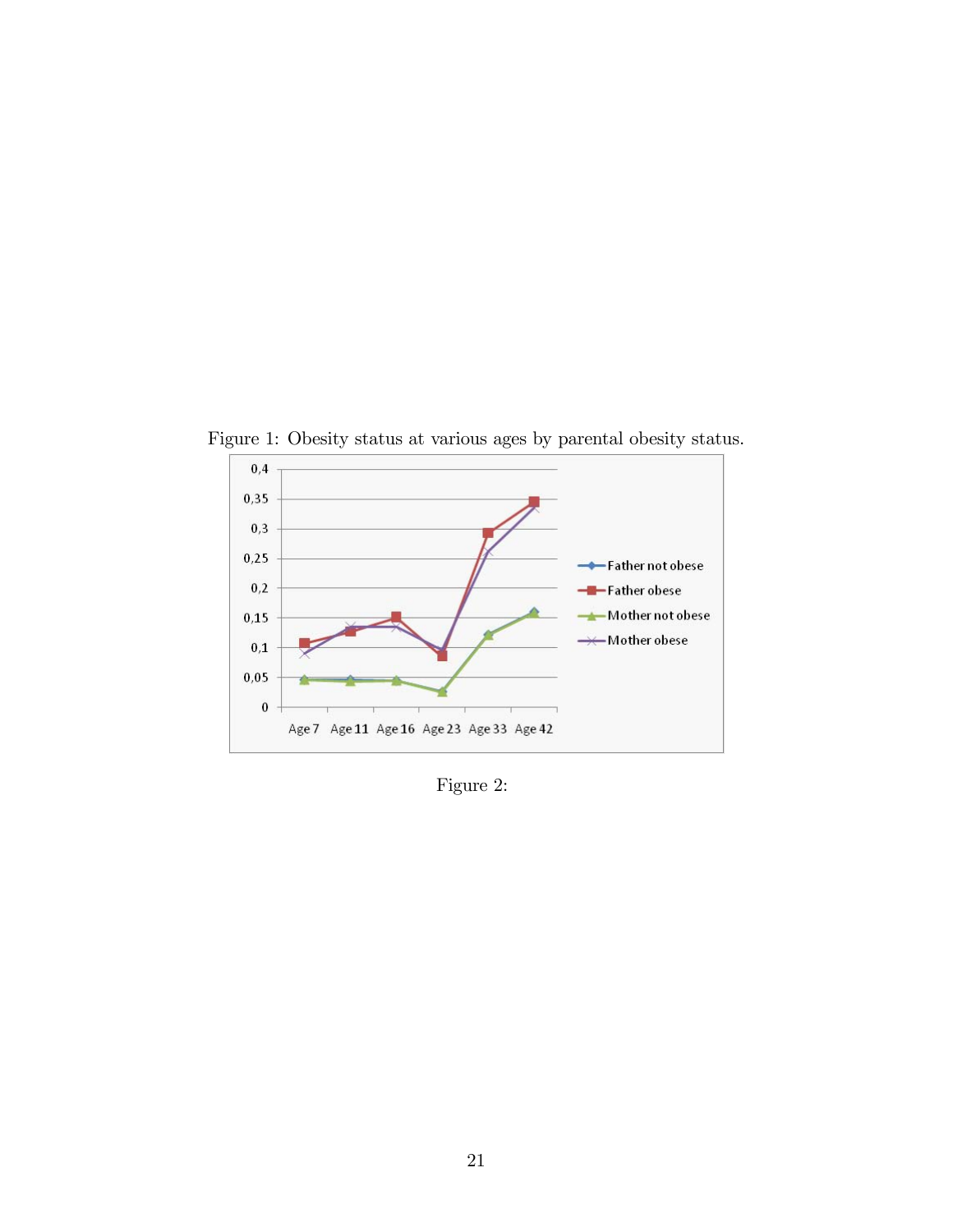|                                  | Males  |                        | Females |                        |
|----------------------------------|--------|------------------------|---------|------------------------|
|                                  | Mean   | $\overline{\text{SD}}$ | Mean    | $\overline{\text{SD}}$ |
| Dependent variables              |        |                        |         |                        |
| Employed at age 42               | 0.916  | 0.277                  | 0.798   | 0.401                  |
| Employed at age 33               | 0.924  | 0.265                  | 0.685   | 0.465                  |
| $ln(wage)$ at age $42$           | 2.432  | 0.618                  | 2.011   | 0.587                  |
| Obesity                          |        |                        |         |                        |
| Obese 42                         | 0.167  | 0.373                  | 0.169   | 0.375                  |
| Obese 33                         | 0.113  | 0.316                  | 0.115   | 0.319                  |
| Mother obese                     | 0.039  | 0.195                  | 0.039   | 0.194                  |
| Father obese                     | 0.069  | 0.254                  | 0.060   | 0.237                  |
| Demographic variables            |        |                        |         |                        |
| Less than O-level                | 0.228  | 0.420                  | 0.238   | 0.426                  |
| O-level equivalent               | 0.189  | 0.391                  | 0.281   | 0.450                  |
| A-level equivalent               | 0.299  | 0.458                  | 0.263   | 0.440                  |
| Degree equivalent                | 0.133  | 0.339                  | 0.110   | 0.313                  |
| White                            | 0.920  | 0.271                  | 0.923   | 0.266                  |
| Married or cohabitating          | 0.806  | 0.396                  | 0.810   | 0.392                  |
| Father's years of schooling      | 7.502  | 4.510                  | 7.530   | 4.490                  |
| Mother's years of schooling      | 7.592  | 4.384                  | 7.655   | 4.397                  |
| Number of children               | 1.468  | 1.349                  | 1.763   | 1.364                  |
| Early life conditions            |        |                        |         |                        |
| Mother's age at birth            | 26.543 | 7.521                  | 26.536  | 7.624                  |
| Financial difficulties at age 7  | 0.040  | 0.195                  | 0.053   | 0.224                  |
| Financial difficulties at age 11 | 0.078  | 0.268                  | 0.086   | 0.281                  |
| Financial difficulties at age 16 | 0.063  | 0.243                  | 0.063   | 0.244                  |
| Domestic tension in family       | 0.027  | 0.163                  | 0.032   | 0.176                  |
| Parental alcohol problems        | 0.005  | 0.071                  | 0.005   | 0.071                  |

Table 1: Descriptive statistics.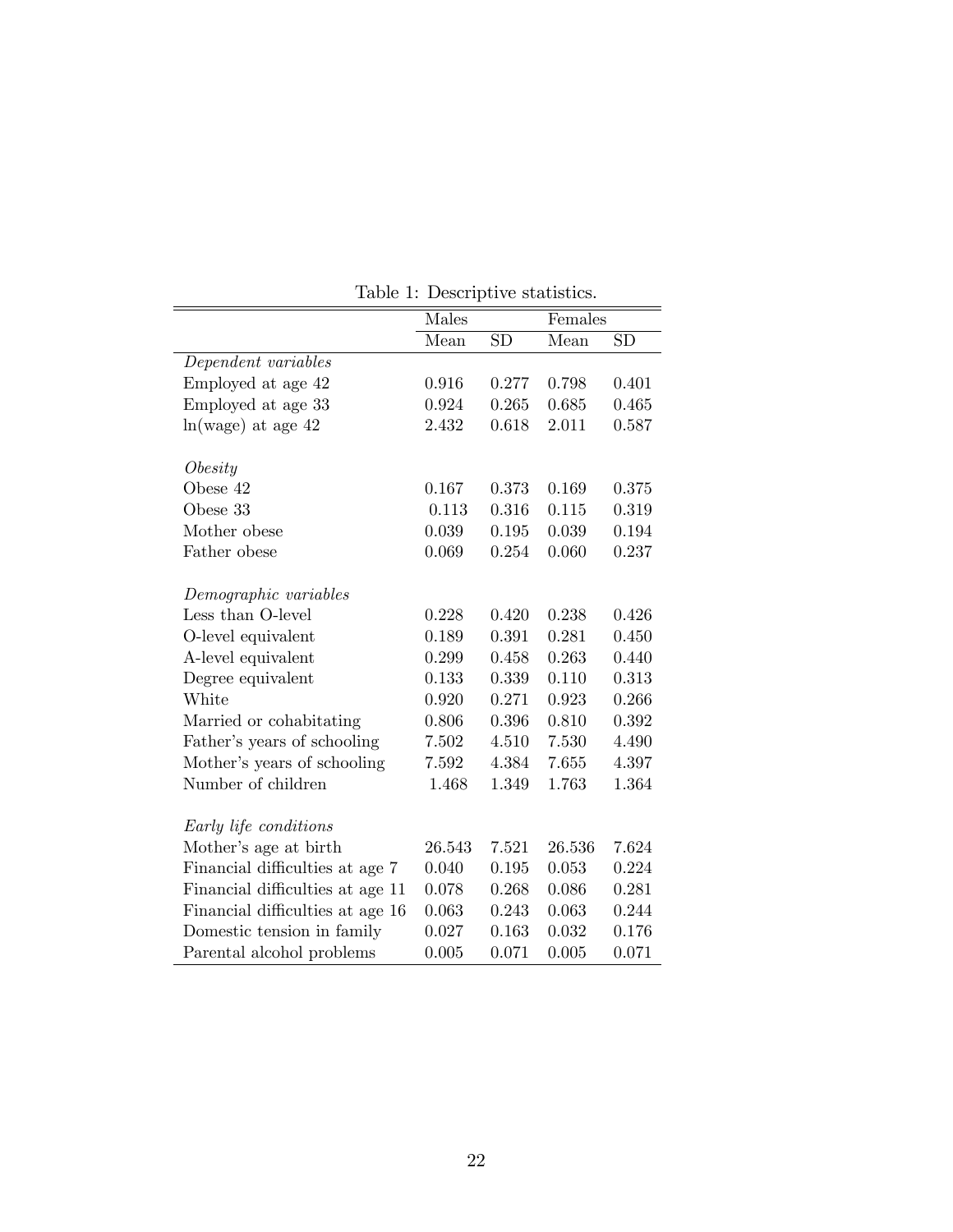|                                           | Males  |           | Females |        |
|-------------------------------------------|--------|-----------|---------|--------|
|                                           | Mean   | <b>SD</b> | Mean    | SD     |
| Parental investments                      |        |           |         |        |
| Mother smoked during pregnancy            | 0.299  | 0.458     | 0.316   | 0.465  |
| Mother breastfeeded                       | 0.642  | 0.479     | 0.658   | 0.474  |
| Mother read                               | 0.464  | 0.499     | 0.457   | 0.498  |
| Father read                               | 0.337  | 0.473     | 0.338   | 0.473  |
| Often walked with mother (age 11)         | 0.520  | 0.500     | 0.577   | 0.494  |
| Often walked with father (age 11)         | 0.515  | 0.500     | 0.520   | 0.500  |
| Often went swimming with parents (age 11) | 0.443  | 0.497     | 0.468   | 0.499  |
| Outings with mother (age 7)               | 0.778  | 0.416     | 0.803   | 0.398  |
| Outings with father (age 7)               | 0.674  | 0.469     | 0.655   | 0.475  |
| Low birth weight                          | 0.080  | 0.272     | 0.103   | 0.304  |
| Cognitive ability                         |        |           |         |        |
| Math score (age 7)                        | 4.990  | 2.796     | 4.857   | 2.685  |
| Math score (age 11)                       | 17.221 | 11.110    | 16.622  | 10.480 |
| Reading score (age 7)                     | 21.431 | 9.172     | 23.391  | 8.635  |
| Reading score (age 11)                    | 15.693 | 7.342     | 15.644  | 6.896  |
| BSAG score (age 7)                        | 8.282  | 8.679     | 6.205   | 7.445  |
| BSAG score (age 11)                       | 8.178  | 9.026     | 5.711   | 7.158  |
|                                           |        |           |         |        |
| Other                                     |        |           |         |        |
| Number of cigarettes                      | 4.486  | 9.145     | 3.898   | 7.844  |

Table 1: (Continued).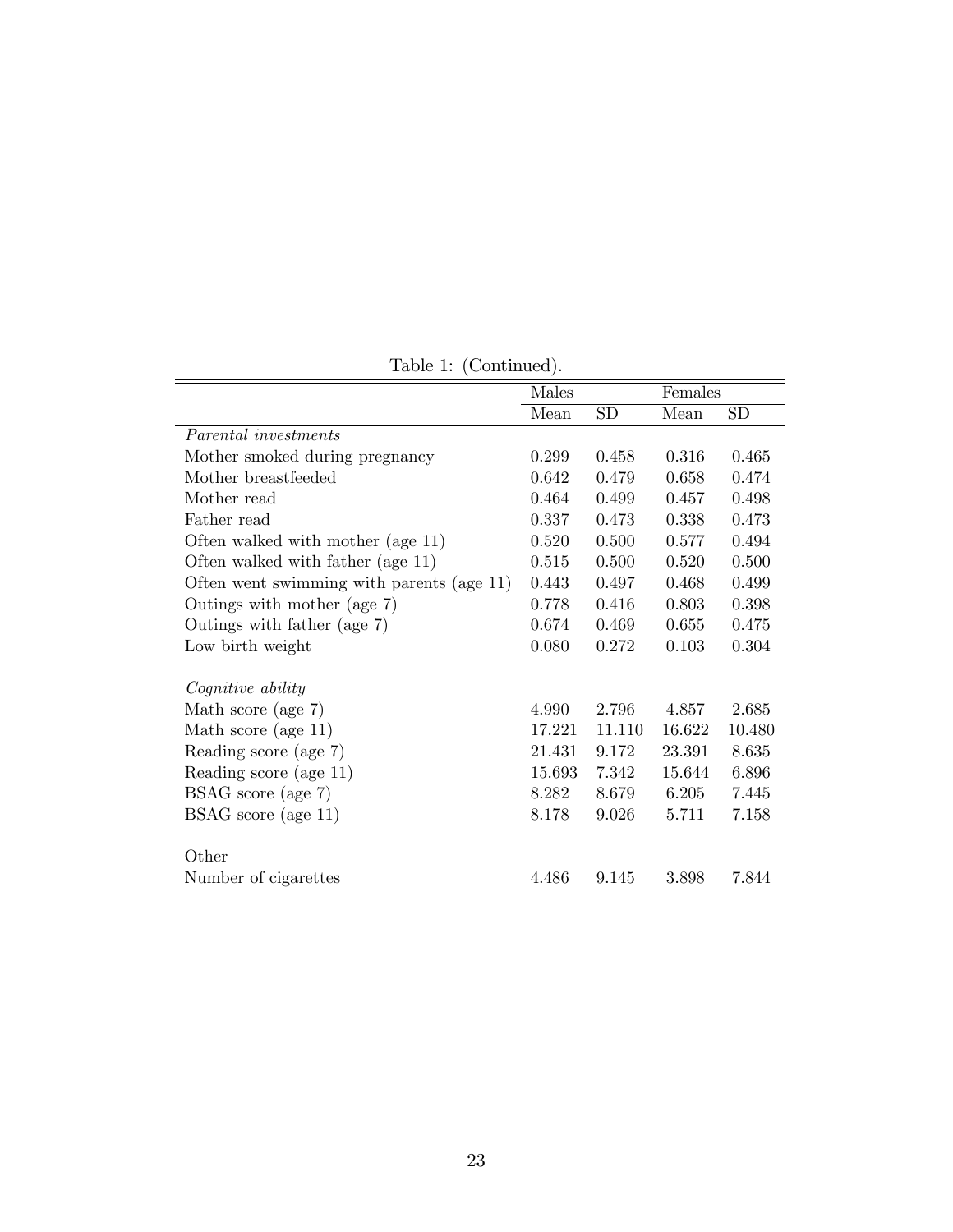Table 2: Marginal effects and robust standard errors from OLS employment and wage regression for males and females. Outcome Table 2: Marginal effects and robust standard errors from OLS employment and wage regression for males and females. Outcome is employment and wages at age 42. is employment and wages at age 42.

|                |             |                            |                |                                      | $\text{Ln}(\text{Wages})$           |                                                                                                 |            |                              |                                      |                                                |
|----------------|-------------|----------------------------|----------------|--------------------------------------|-------------------------------------|-------------------------------------------------------------------------------------------------|------------|------------------------------|--------------------------------------|------------------------------------------------|
|                |             |                            | Males          |                                      |                                     |                                                                                                 |            | Females                      |                                      |                                                |
|                |             | $\left( \mathrm{H}\right)$ | $\Xi$          | $\left(\overline{\mathbf{I}}\right)$ | $\left( \sum_{i=1}^{n} a_i \right)$ | $\ominus$                                                                                       | E)         | $\left( \mathrm{H}\right)$   | $(\widetilde{\Xi})$                  | $\left( \sum_{i=1}^{n} a_i \right)$            |
| Obese 42       | $-0.032$    | 0.016                      | 0.023          | 0.022                                | 0.019                               | $-0.054*$                                                                                       | $-0.010$   | $-0.000$                     | 0.008                                | 0.006                                          |
|                | (0.028)     | (0.025)                    | (0.025)        | (0.024)                              | (0.024)                             | (0.028)                                                                                         | (0.025)    | (0.025)                      | (0.025)                              | (0.025)                                        |
| д              | 2759        |                            | 2759<br>-0.008 | 2759                                 | 2759                                | 2353                                                                                            | 2353       | 2353                         | 2353                                 | 2353                                           |
| Obese 33       | $-0.078**$  | 2759<br>-0.007             |                | $-0.001$                             | $-0.009$                            | $-0.115***$                                                                                     | $-0.060**$ | $-0.056*$                    | $-0.056*$                            | $-0.056*$                                      |
|                | (0.035)     | (0.031)                    | (0.031)        | (0.031)                              | (0.031)                             | (0.035)                                                                                         | (0.030)    | (0.030)                      | (0.030)                              | (0.031)                                        |
|                | 2362        | 2362                       | 2362           | 2362                                 | 2362                                | 2132                                                                                            | 2132       | 2132                         | 2132                                 | 2132                                           |
|                |             |                            |                |                                      | Employment                          |                                                                                                 |            |                              |                                      |                                                |
|                |             |                            | Males          |                                      |                                     |                                                                                                 |            | $\rm{Females}$               |                                      |                                                |
|                |             | $\widehat{\Xi}$            | $\Xi$          | $\left(\frac{1}{2}\right)$           | $\bigtriangledown$                  |                                                                                                 | E)         | $\left( \mathrm{III}\right)$ | $\left(\overline{\mathrm{I}}\right)$ | $\widehat{\mathcal{E}}$                        |
| Obese 42       | $-0.023*$   | $-0.019*$                  | $-0.017$       | $-0.013$                             | $-0.013$                            | $-0.049***$                                                                                     | $-0.039**$ | $-0.040**$                   | $-0.038**$                           | $0.038**$                                      |
|                | (0.012)     | (0.011)                    | (0.011)        | (0.010)                              | (0.030)                             | (0.018)                                                                                         | (0.017)    | (0.018)                      | (0.018)                              | $\begin{array}{c} (0.018) \\ 4147 \end{array}$ |
|                | 4185        | 4185                       | $4185$         | 4185                                 | 4185                                | 4147                                                                                            | 4147       | $4147$                       | $4147$                               |                                                |
| Obese 33       | $-0.045***$ | $-0.030**$                 | $-0.030**$     | $-0.025*$                            | $-0.027*$                           | $-0.061***$                                                                                     | $-0.046**$ | $-0.047**$                   | $-0.045**$                           | $-0.046**$                                     |
|                | (0.016)     | (0.014)                    | (0.014)        | (0.014)                              | (0.015)                             | (0.022)                                                                                         | (0.022)    | (0.022)                      | (0.022)                              | (0.022)                                        |
|                | 3543        | 3543                       | 3543           | 3543                                 | 3543                                | 3694                                                                                            | 3694       | 3694                         | 3694                                 | 3694                                           |
| I: No controls |             |                            |                |                                      |                                     |                                                                                                 |            |                              |                                      |                                                |
|                |             |                            |                |                                      |                                     | II: Basic controls included (marital status, ethnicity, education, smoking, number of children) |            |                              |                                      |                                                |

III: Controls for parental background added (permanent income, parental education financial difficulties, mother's III: Controls for parental background added (permanent income, parental education Önancial di¢ culties, motherís age at birth)

V: Controls for parental inputs added (going for walks, outings, going to swimming pools, smoking during pregnancy, V: Controls for parental inputs added (going for walks, outings, going to swimming pools, smoking during pregnancy, IV: Controls for ability added (test scores on math, reading scores scores at ages 7 and 11, and BSAG scores) IV: Controls for ability added (test scores on math, reading scores scores at ages 7 and 11, and BSAG scores)

low birth weight, breastfed, alcohol problems, domestic tension, mother's smoking during pregnancy, and reading to child low birth weight, breastfed, alcohol problems, domestic tension, motherís smoking during pregnancy, and reading to child  $\overline{\textrm{C}}$  $< 0.05, * p$  $<$  0.01, \*\* p $\cdot$  $\mathbb{A}^*_{**}$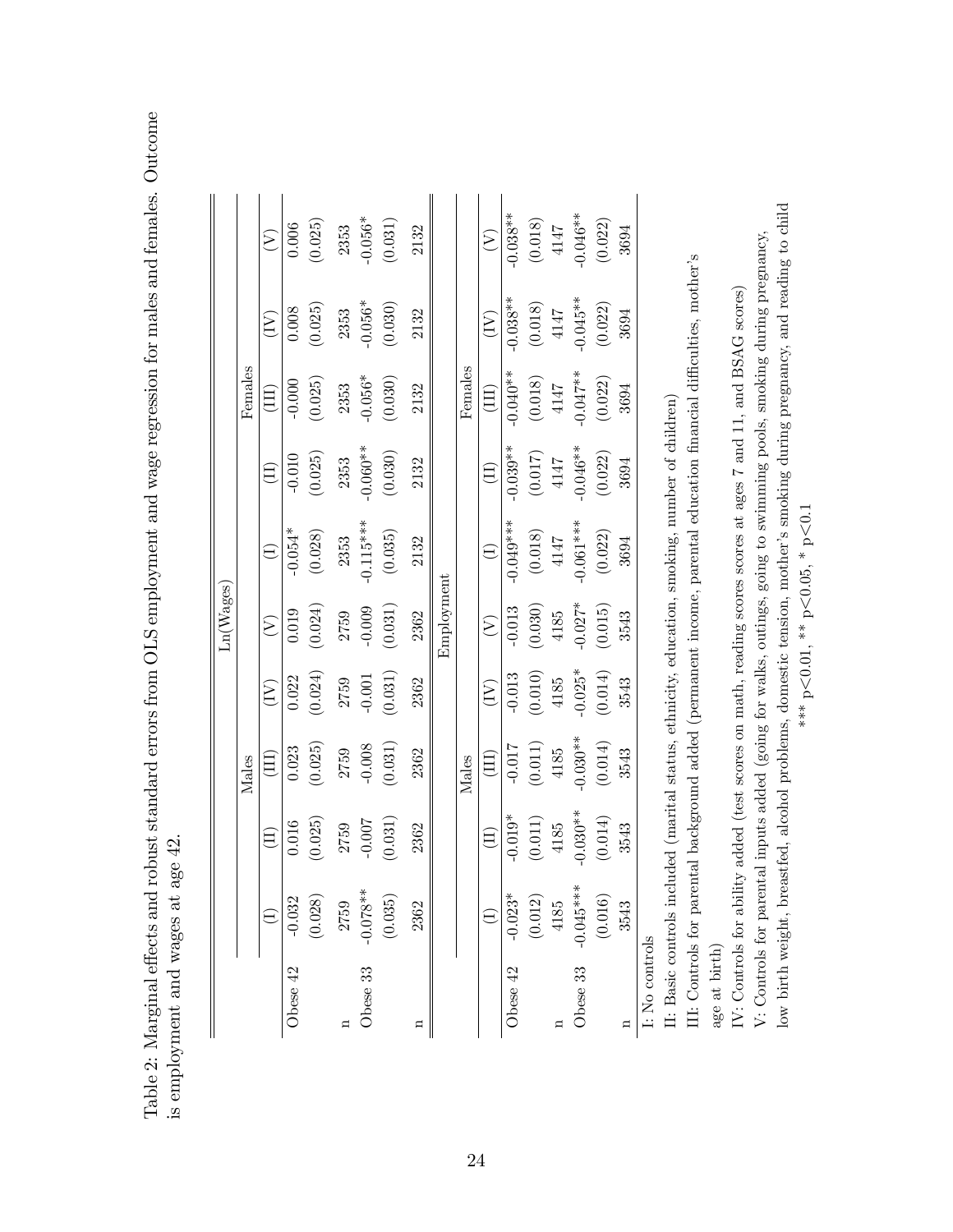Table 3: Correlation in obesity status between the child and the child's mother and father.

|          | II) Association with controls<br>Raw association |             |             |             |             |             |             |             |
|----------|--------------------------------------------------|-------------|-------------|-------------|-------------|-------------|-------------|-------------|
|          |                                                  | Males       |             | Females     |             | Males       |             | Females     |
|          | Mother                                           | Father      | Mother      | Father      | Mother      | Father      | Mother      | Father      |
| Age 7    | $0.0120*$                                        | $0.0426***$ | $0.0477***$ | $0.0285**$  | $0.0126**$  | $0.0438***$ | $0.0498***$ | $0.0279**$  |
| Age $11$ | $0.0420***$                                      | $0.0358***$ | $0.0413***$ | $0.0299***$ | $0.0419***$ | $0.0362***$ | $0.0403***$ | $0.0292***$ |
| Age $16$ | $0.0280***$                                      | $0.0325***$ | $0.0459***$ | $0.0486***$ | $0.0255***$ | $0.0306***$ | $0.0466***$ | $0.0449***$ |
| Age $23$ | $0.0297***$                                      | $0.0634***$ | $0.101***$  | $0.0328**$  | $0.0252***$ | $0.0593***$ | $0.0941***$ | $0.0290**$  |
| Age $33$ | $0.0591***$                                      | $0.199***$  | $0.151***$  | $0.108***$  | $0.0437**$  | $0.192***$  | $0.133***$  | $0.0978***$ |
| Age $42$ | $0.131***$                                       | $0.187***$  | $0.193***$  | $0.140***$  | $0.124***$  | $0.176***$  | $0.165***$  | $0.128***$  |

(II) Basic controls, parental background, cognitive ability, and parental inputs

\*\*\* p<0.01, \*\* p<0.05, \* p<0.1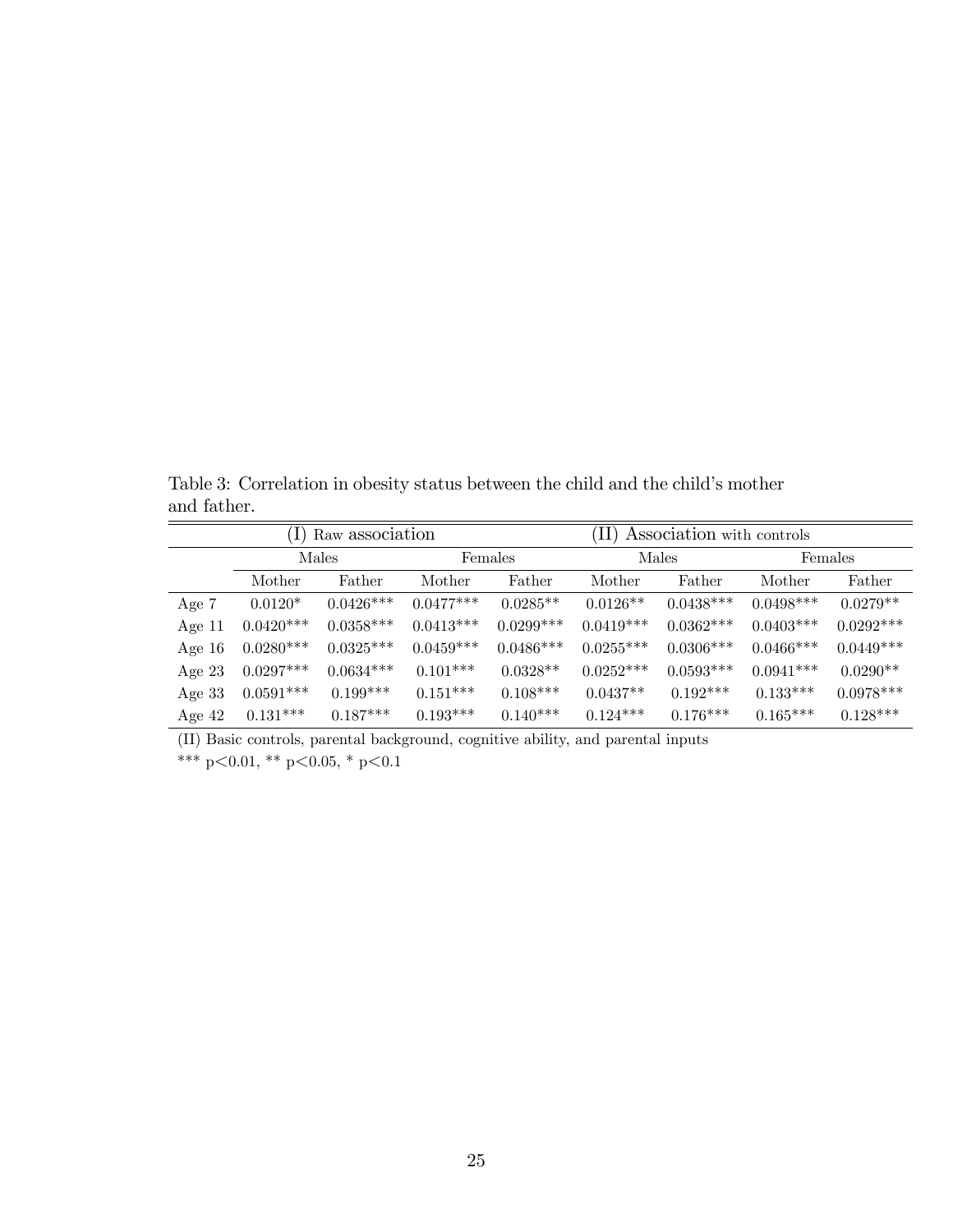|                                  |           | Ages       |            |
|----------------------------------|-----------|------------|------------|
|                                  | Age 7     | Age $11$   | Age $16$   |
| Mother obese                     | $-0.0171$ | $-0.0292$  | $-0.0194$  |
|                                  | (0.082)   | (0.065)    | (0.12)     |
| Father obese                     | $-0.0211$ | $-0.0281$  | $-0.00989$ |
|                                  | (0.081)   | (0.074)    | (0.085)    |
| Non-adopted (mother)             | 0.0121    | $-0.00307$ | $-0.0191$  |
|                                  | (0.029)   | (0.025)    | (0.028)    |
| Non-Adopted (father)             | $-0.0130$ | $-0.0137$  | 0.00975    |
|                                  | (0.023)   | (0.020)    | (0.023)    |
| Non-Adopted(mother)*mother obese | 0.0448    | 0.0707     | 0.0574     |
|                                  | (0.082)   | (0.065)    | (0.12)     |
| Non-Adopted(father)*father obese | 0.0563    | 0.0582     | 0.0514     |
|                                  | (0.081)   | (0.074)    | (0.085)    |
| Observations                     | 10565     | 11487      | 8827       |
| $\,R^2$                          | 0.01      | 0.01       | 0.01       |

Table 4: Correlation in body size between adopted and biological children obesity status and the parents obesity status.

Robust standard errors in parentheses

\*\*\* p<0.01, \*\* p<0.05, \* p<0.1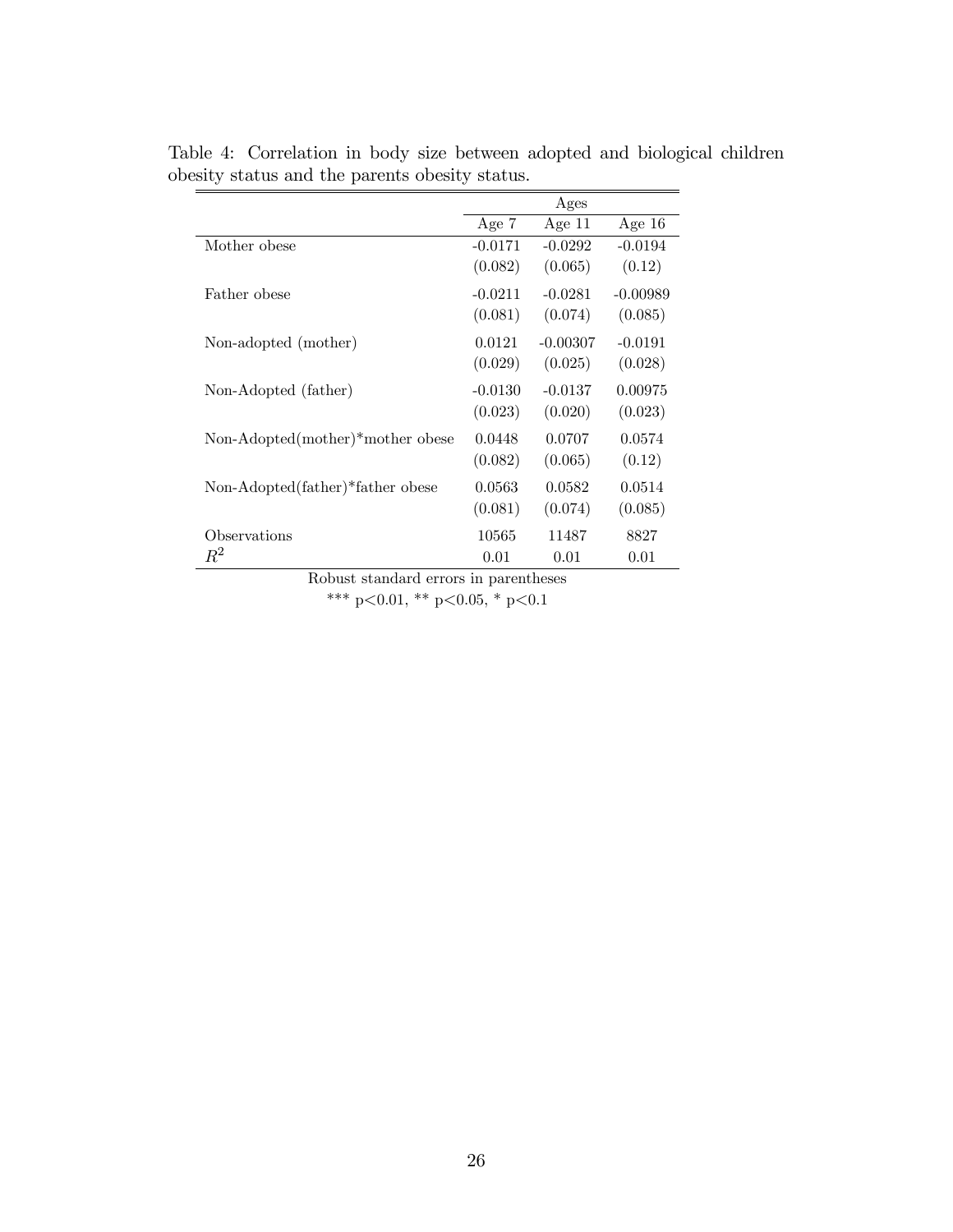|                     |          | Wages    |         | Employment |
|---------------------|----------|----------|---------|------------|
|                     | Males    | Females  | Males   | Females    |
| Obese 42            | $-0.309$ | $-0.046$ | 0.113   | 0.014      |
|                     | (0.203)  | (0.154)  | (0.086) | (0.129)    |
| F-stat. 1st stage   | 20.69    | 30.53    | 35.41   | 34.79      |
| Sargan test (p-val) | 0.10     | 0.15     | 0.11    | 0.19       |
| n                   | 2759     | 2353     | 4185    | 4147       |
| Obese 33            | $-0.266$ | $-0.092$ | 0.149   | 0.082      |
|                     | (0.225)  | (0.194)  | (0.103) | (0.176)    |
| F-stat. 1st stage   | 21.68    | 25.85    | 32.08   | 24.60      |
| Sargan test (p-val) | 0.03     | 0.05     | 0.77    | 0.13       |
| n                   | 2362     | 2132     | 3543    | 3694       |

Table 5: Marginal effects and standard errors from IV wage regression and IV employment regression for males and females.

Basic controls, parental background, cognitive ability, and parental inputs \*\*\* p<0.01, \*\* p<0.05, \* p<0.1